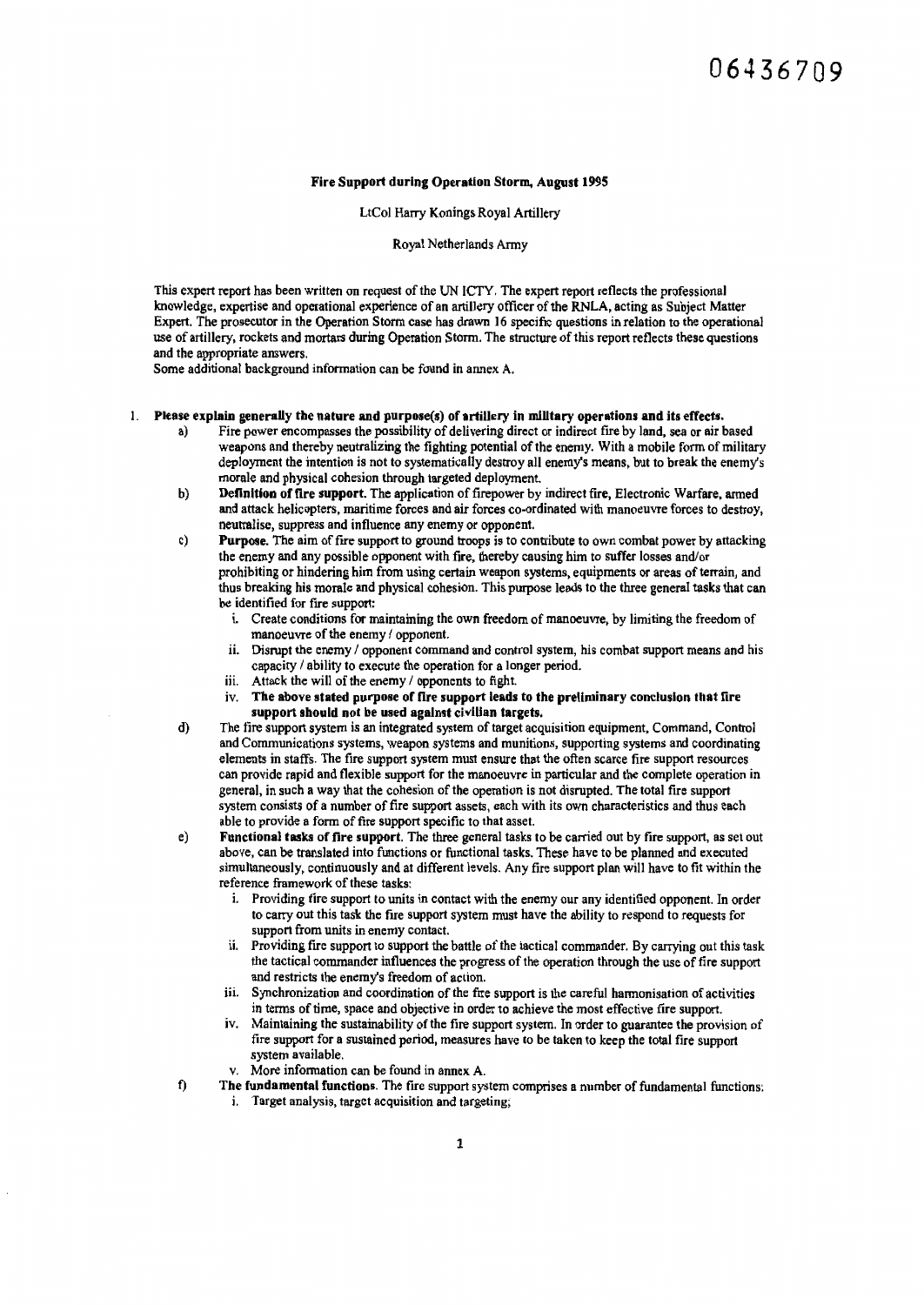- ii. Fire support planning and coordination;
- iii. Target combating and evaluation;
- iv. Command and control.
- v. A description of the fundamental functions can be found in annex A.
- g) In order to be able to execute the mission assigned to fire support, the fire support system must satisfy certain requirements. The key requirements for the fire support system are:
	- i. To be able to select, detect and evaluate targets, followed by allocation to combat units.
	- ii. Great fire power and availability allowing fire support to be guaranteed, also in high intensity combat.
	- iii. Great flexibility on the part of the command organs, support relationships and the organisations, enabling them to be tailored to the need for fire support of the units to be supported, thus allowing the thrust of fire support to be shifted rapidly.
	- iv. A high degree of integration of the various fire support components, both with each other and with the (operational and) tactical staffs, so that fire support planning, fire support coordination and targeting can be executed as efficiently as possible.
	- v. High mobility of assets in order to be able to execute or support any (operational) task, in both combat operations and peace support operations.
	- vi. Long range, great precision and munitions-effect, in order to use effective fire to inflict (at an early stage) the desired attrition on the enemy, and at low levels of force to be able to obtain fire support superiority (dominance).
	- vii. Sufficient capacity to allow round the clock operation in order to contribute to the required combat power and the survivability in every (combat) situation.
	- viii. By meeting these requirements it will be possible to guarantee that targets are engaged using the correct equipment, at the correct time and place, and with the right amount of the right munitions, at all tactical levels.
	- ix. The employment of the fire support system contributes to the overall effects that must be achieved in order to reach a successful completion of the operation. These effects are:
		- 1. Destruction fire mission
		- 2. Destroy<br>3. Neutrali
		- 3. Neutralisation fire<br>4. Sunnression
		- 4. Suppression<br>5. Interdiction
		- *5.* Interdiction fire
		- 6. Harassing fire
		- 7. Smoke
		- Mark
		- 9. Blinding
		- IO. Illumination
	- 11. Recent "new" developments: warn, show of force, indicate, cover, protect, secure etc x. The described effects are in the first place lethal direct effects, meaning that destruction or
	- neutralisation of military means {personnel and materiel) occurs and can be assess immediately. Lethal effects however may occur as indirect, long tenn psychological effects. These effects can become visible even years after the direct effect occurred and may inflict even more damage towards people. These indirect effects may be unintended, in case military targets, close to a civilian area have been attacked. It is very well possible to use the indirect psychological effects as intended effects with the only purpose to harass civilians.
- h) The fire support system is a system that supports and enables military operations and should therefore only be used for targeting military targets. Only in a case of self defence military units (including fire support units) may be forced to fire on civilian targets. The ground rule however is that civilian targets are not engaged in any military operation. Military units must acts within the laws of their own country and international law, which, again brings the conclusion that attacking civilian targets is out of the question. To avoid this and to enforce a correct execution of an operation, countries and coalitions put strict Rules of Engagement on their forces in the area of operations.
- 2. Please explain generally the process of decision making in planning a military operation involving artillery, Including the process of targeting as an integral part and the targeting cycle at each level of command.
	- a) Decision making can be defined as: a logical and orderly analysis of all factors which could influence the conduct of the mission in order to reach a decision resulting in the optimum functioning of the unit.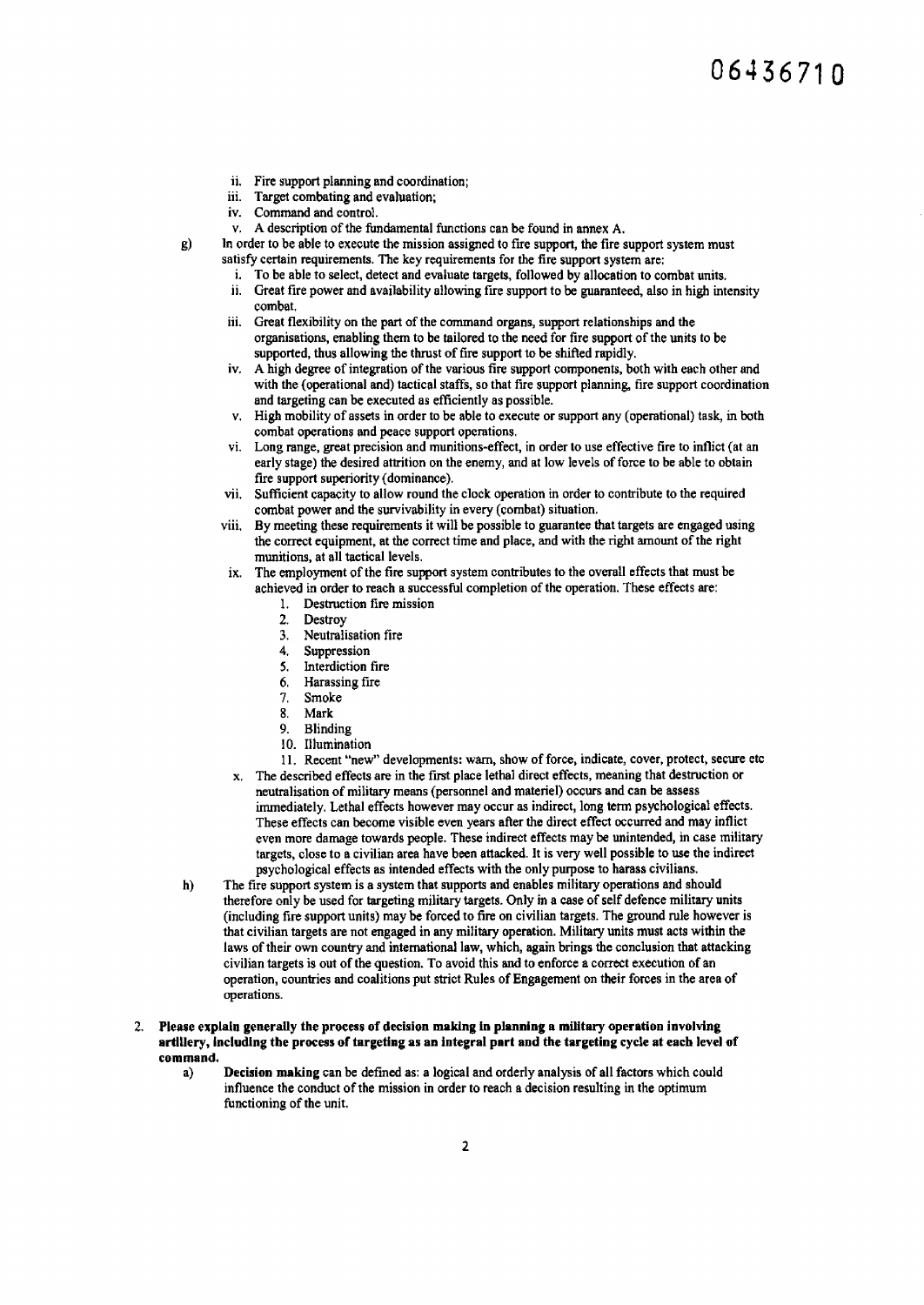- b) In the operational decision-making process, the commander's intent is the key aspect and the intent of the two immediately senior commanders serve as guidelines. The intent is the effect that a commander wishes to achieve with his operation.
- c) The operational decision-making process starts with the receipt of a new mission or if a change in the situation makes it necessary. It therefore is a cyclic process that reacts on every new internal and external information. The process, as it is used in both the preparatory and the implementation phase of an operation, integrates all the functions of military operations, including the use of fire power / fire support. It can be used at all levels, but is primarily intended for use by fonnations (brigade and higher) at the tactical level.
- d) As already stated the operational decision-making process is a continuous and cyclical process. Operations are by definition conducted in a dynamic environment and the decision-making process must reflect that. The commander and his staff must also be aware of the influence of external factors on the decision-making process and on the conduct of operations. Many factors, controllable or otherwise, such as lack of sleep, stress, pressure of time, uncertainty, fear, anger, relief, frustration, physical violence and chance events all affect the process. An accurate assessment of these external factors will contribute to quick and efficient decision-making, without, however, reducing the effects of friction.
- e) Fire Support and the Operational Decision Making Process. At all operational and tactical levels the fire support personnel in the staff should examine very closely the mission, and in particular the objective, of the tactical commander. Once the commander has issued his guidelines the fire support personnel participate in the development of possibilities during the decision making process. At this stage this personnel can indicate what role may be played by fire support in the tactical commander's plan. The fire support plan is developed in this phase. The role of fire support will be indicated for each possibility developed. Depending on the factors of influence, the size of the area of responsibility and the main point of effort the tactical conunander will need to make choices (and take risks) in relation to the deployment of the often scarce fire support assets. If the fire support is unable to cover the whole area of responsibility or when a main point of effort has to be created, the tactical commander has to use areas of deployment to indicate where he wants to deploy fire support. Once the fire support plan is finished it may be adjusted or added to during the execution of the operational analysis (e.g. other/additional areas of deployment). Fire support personnel should coordinate as much as possible with other staff sections (e.g. intelligence, engineer support and traffic and transport) in order to establish as detailed a plan as possible. Once the commander has reached a decision the fire support plan is set out in an order with (fire support) annexes.
- f) The targeting process
	- i. This is a cyclical process, whereby high value targets are identified and selected, the way in which these targets will be detected and engaged is decided and the attack effect is determined. The commander's intention is taken into account, as are the quantity and quality of the available assets. The targeting process is used on strategic, operational and tactical level. The joint process at strategic and operational level has the same aim as the one on tactical level, although the process is much more complicated and lengthy. In describing targeting in the report only the tactical level is taken into account.
	- ii. Targeting can be done by a special targeting group as available on corps or division level, but also by an "informal or ad hoc" targeting group at brigade level. Below the brigade level targeting is not visible as a process, although the cycle of select, detect, track, attack and assess is followed basically when engaging a target.
	- iii. The targeting process is an integral part of the command and control process, supports the decision making process and represents a joint effort by commander and staff. It requires coordination between a number of staff officers (often including representatives from the other services), with the ultimate staff responsibility lying with the head of the operations branch. In the targeting process there is a link between the intelligence process and the fire support. On the basis of the results he wishes to achieve the commander can allocate units and resources and set priorities. The targeting process requires fast, up-to-date information on the enemy positions, composition, order of battle, possibilities and vulnerabilities. To obtain this information it is necessary to deploy specific target acquisition systems and other intelligence collection units which can acquire the required information with a sufficient level of accuracy. On the basis of this information the targeting process will select the high pay-off targets in time and space on the basis of quality and quantity, in relation to the available weapon systems.
	- iv. The targeting cycle. The methodology of the targeting process is based on the functions: target selection, target acquisition/analysis, and target combating and target evaluation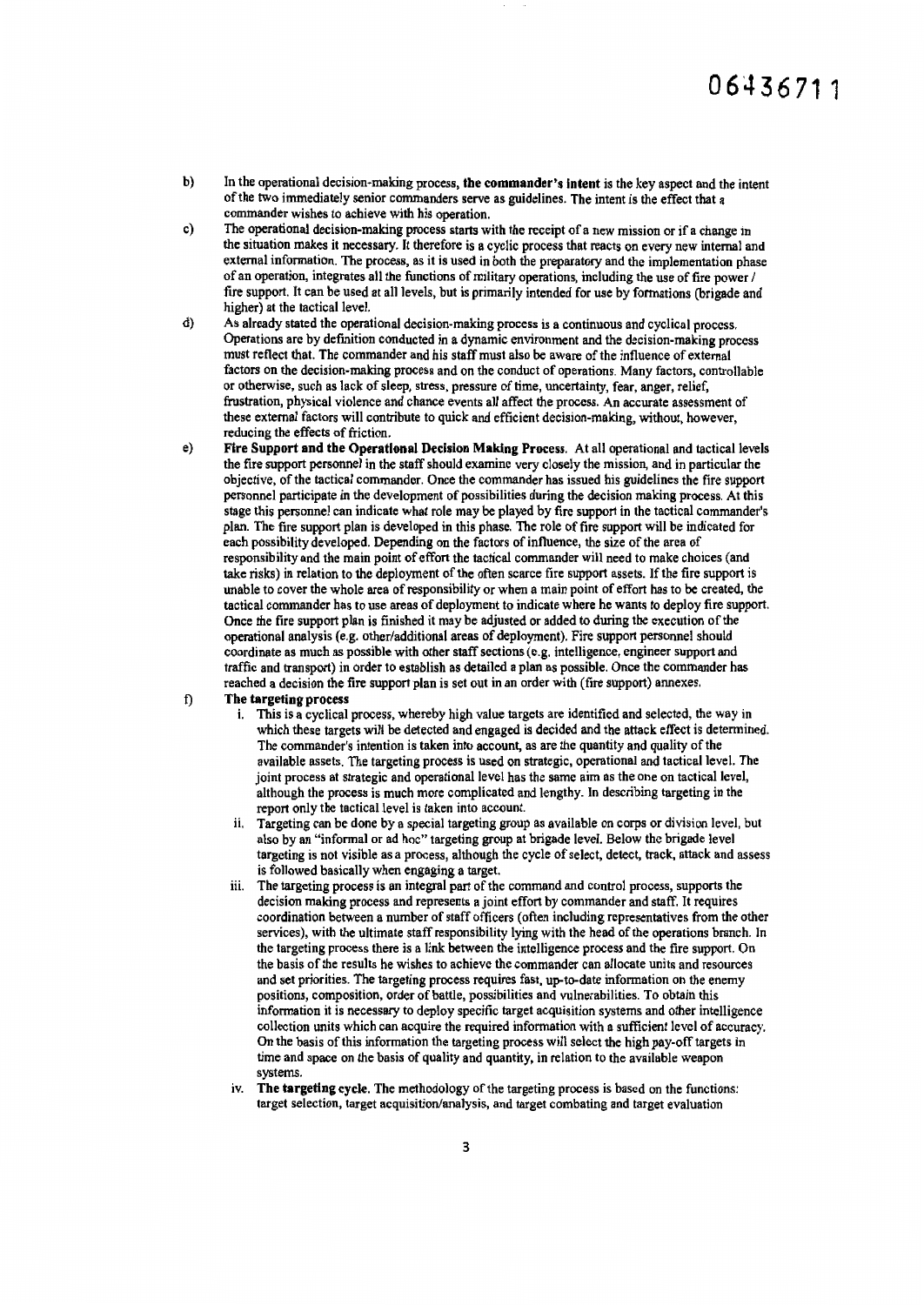(Decide, DetecVTrack, Deliver and Assess). The targeting process can be applied to both direct and indirect fire, lethal and non-lethal systems. When the targeting process relates to fire support a sixth function can be distinguished, namely fire support planning and coordination. This cycle and the way it is linked to the decision making process is shown in figure below.



Figure 8-1. Targeting, decision making and command and control

- 3. Please explain generally the distinction between strategic, operational and tactical targeting for artillery operations.<br>a) One
	- One of the most important issues in relation to targeting and the use of fire support is the fact that there are no separate artillery operations. Fire support is an integral part of every operation and therefore taken into account in the decision making process and the supporting targeting process. Targeting is not an issue that is done only by artillery personnel. They may have a strong role in that, but all military functions are involved in decision making and therefore in targeting as well.
	- b) There is not a specific difference in targeting at the various levels. The aim of targeting is the same on all levels and comes down to connect selected targets to the best assets available in order to achieve those effects as required by the commander. The difference lies in the nature and the value of the targets. At strategic level one can think about targets that have a political or economical value, which may have to be attacked with military means. Military action involved to accomplish this is most times the use of strategic assets, such as cruise missiles, strategic bomber aircraft, Special Forces, blockades and so on. At the strategic level collateral damage guidelines will be given in order to avoid any damage or harm to civilian targets or military targets in civilian populated areas .. This issue is dependent of national views and national caveats. Commanders on the various levels decide in their decision making what targets need to be attacked, influenced or combated, always taking into account the requirements of the higher commander. Once they have done that they decide, based on the advice of the specialists in their staff, what the best way and the best means are to achieve the necessary effects. Since the use of artillery and mortars can be limited to the tactical level, these assets can be seen used in the targeting process at this level. Especially at the division and brigade level, artillery is a valuable asset for use as one of the available means in the targeting process.
- 4. Please explain the considerations that go into targeting, including the levels at which targeting decisions are made, particularly with respect to targets in civilian populated areas.
	- a) Target selection is the most important function in the targeting process at the tactical level and requires close interaction between the tactical commander and the intelligence, planning, operations and fire support cells. As the first step in the targeting process, target selection provides the general overview and forms the basis for the intelligence collection and combat plans. The starting point for the target selection is the Intelligence Preparation of the Operation (IPB). The results of this process form the basis for the target selection. On the basis of the higher commander's intention and guidelines and the results of the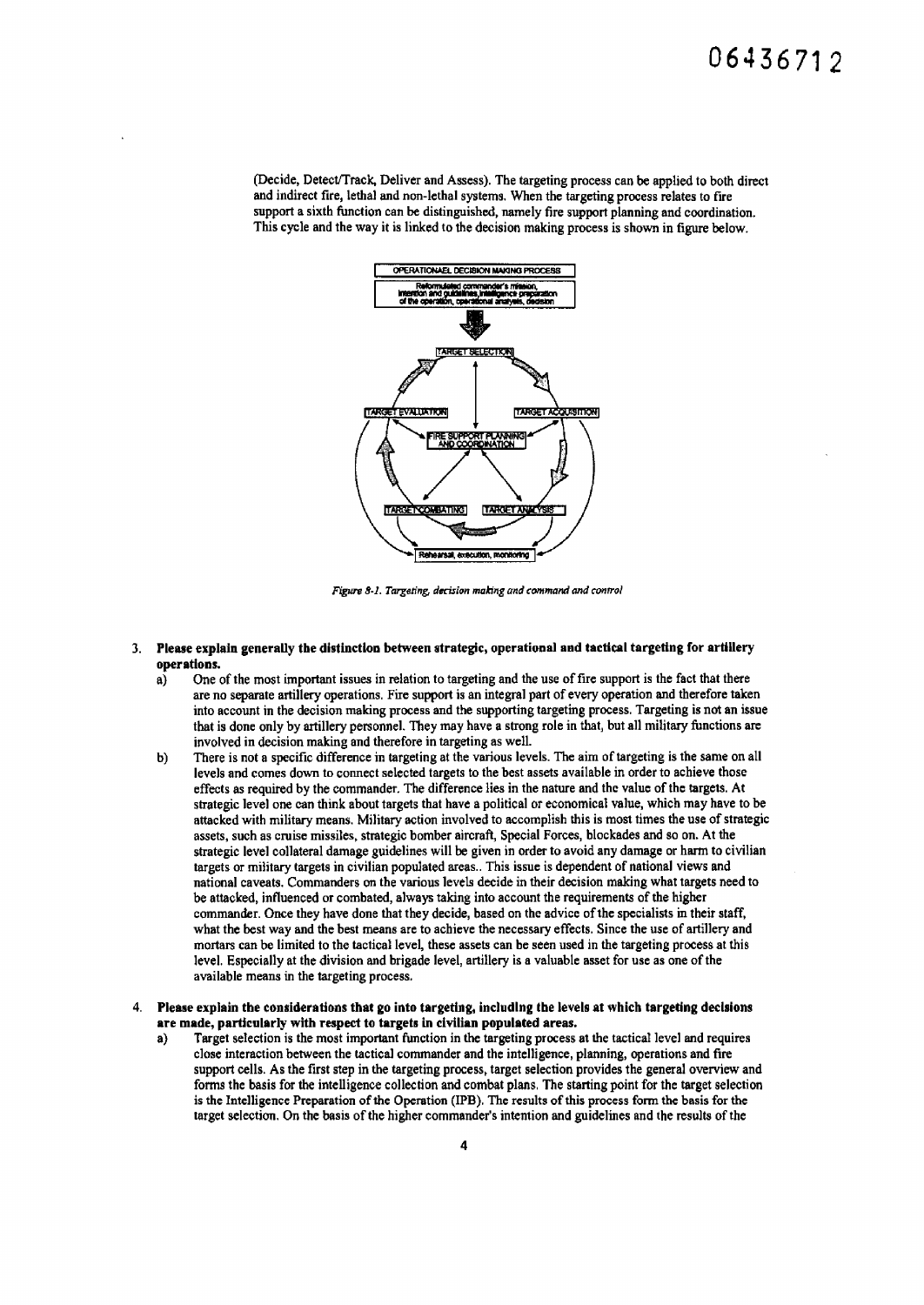decision making process (DMP) the High Pay-off (HPT) <sup>t</sup>argets are identified by the commander. The decisions from the target selection are set out in a High Pay-off Target List, a target selection matrix and a target combating matrix (the products of the targeting process). The target combating matrix (a sort of synchronisation matrix) gives a clear picture of the commander's intention. High Pay Off targets are military targets and successful combating is crucial for the positive outcome of the friendly operation. In the decision how to combat such a target representatives of all military functions are present, such as: the intelligence officer, head of the operations cell, Fire Support Coordination Officer, Legal Adviser, Air Liaison Officer, Civil Military Coordination officers and engineers. Combating a High Pay Off target in a civilian populated area can be done, but only with the most accurate asset and taking into account the Rules of Engagement (RoE) and Collateral Damage Estimates (CDE's). Artillery assets can only be used in case the safe distance between the expected impacts and the civilian population is big enough to avoid casualties.

- b) Targeting of pure civilian targets will be out of the question, since an operation at the tactical level is planned and executed against military targets. Military targets inside civilian populated areas will only be attacked according to the rules of engagement and collateral damage estimates set by the highest tactical commander or in some cases even by the operational or the strategic commander. The basic rule will always be not to inflict casualties or damage to civilians or their property. In case a lower commander needs to exceed the rules, permission is necessary. Only self protection may be the reason for commanders at lower tactical levels to use force against a military target inside civilian populated areas, thus ignoring the given rules.
- *5.* Please explain the use of intelligence, Unmanned Aerial Vehicles (UAV's), reconnaissance forces, agents, etc. in the targeting process.
	- Part of the DMP is the intelligence preparation of the battlefield (IPB). This is a continuous process that forms the basis for the friendly operation. I refer to the phases and steps in the DMP, as described above. The IPB provides as much as information on the operations and actions of any opponent, weather and terrain and on all actors (civilians, NGO's, police forces, government institutions, etc) within the area of operations. Based on this information, intents of higher commanders a list of high value targets is produced. High Value targets are targets which for an enemy commander are essential to the execution of his operation, and thus of great value (often scarce, important or costly resources).
	- b) As stated before, high pay off targets are derived from the list with high value targets. To discover these high pay off targets an intelligence collection plan is made. All types of intelligence gathering assets will be used to bring in the necessary information. These assets range from forward observers to Special Forces, from UA V's to combat aircraft, from reconnaissance patrols to Joint Surveillance Target Acquisition and Reconnaissance means (JSTAR), and from human intelligence to special agents.
	- c) All available information will be coordinated during the targeting meetings and based on the outcome of the meeting the commander will decide which HPT's will be attacked, how and when this will be done, which assets will perform the attack, and what attack criteria (the required effects) have to be met.
	- d) This all is a cyclic process that needs a constant update and requires a very accurate and recent operational picture.
- 6. Please explain the considerations and constraints that go Into determining whether and how to use artillery fire in civilian populated areas.
	- a) Civilian populated areas can never be designated as a military target. It will be judged as a crime against international humanitarian law. These areas do not meet the requirements for being a High Pay off Target, as attacking of a pure civilian area will never contribute to the success of an operation. With respect to this, artillery, rockets or mortars should never be used as such.
	- b) In case a military target is located in a civilian populated area commanders and staffs have to consider this target along the lines of the targeting process. Doing so all given guidelines, possibilities and restrictions will be analysed. In case such a military target is considered to be a HPT and attack is necessary, the appropriate weapon system has to be chosen. Several considerations will have to be made:
		- I. The value of the target in relation to the objective of the operation.
		- 2. The exact nature and composition of the target (measures, materiel used, equipment present etc).
		- 3. The exact location, in combination with the possibility of having observation
		- 4. How close is the civilian population?
		- *5.* Preparation time for the attack, when should the attack occur?

<sup>1</sup> High Pay Off Targets are targets from the High Value Target List which, if successfully engaged, will make a crucial contribution to the success of the friendly operation.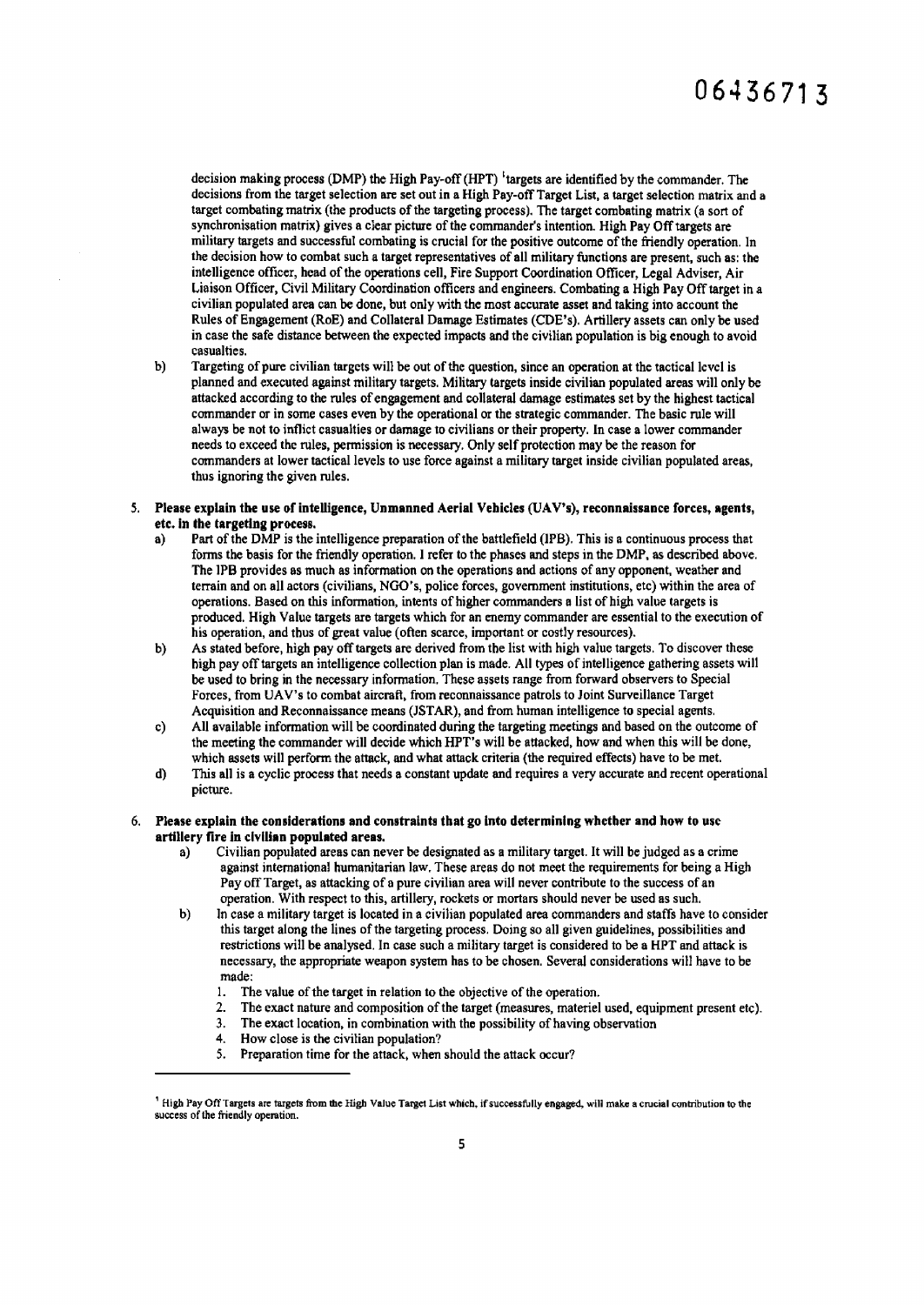- 6. What is the required effect and what can be the unintended effects?
- 7. The application of the proportionality principle.
- ii. Once these and other aspects have been considered the best available asset for the attack will be designated. As accuracy of the attack, in order to minimise the risk of collateral damage, will be a very crucial aspect, artillery and especially rockets and mortars will be low on the list. Only in case the target is beyond the distance within which collateral damage can occur, the choice to use artillery can be made. This distance is variable and depends on many factors, such as weapon, projectile, weather conditions, position and distance.
- iii. The effect required is also important. Artillery is not the weapon system to destroy strong buildings, annoured command vehicles and the like. Artillery can cause damage, casualties and has a great capability as a non lethal weapon system, influencing the moral component of any opponent.
- iv. On the other hand: artillery assets can react very quickly, and can operate under all conditions, day and night.
- v. Artillery using precision guided munitions will shade another light on the decision which asset to use. Since these munitions are not yet operational, for this report the use thereof is only a theoretical possibility.
- 7. Please explain fire support coordination measures and how those measures are transmitted from higher levels of command to subordinate levels.
	- a) Fire support coordination measures<sup>2</sup> (FSCM) used during planning to combat targets using indirect fire systems and air forces as quickly and accurately as possible, without endangering the security of own personnel and materiel and to avoid the need for (extensive) coordination during the attacks. Fire support coordination measures may be permissive measures, allowing rapid attacks or restrictive measures whereby and prior to any attack, there has to be coordination with the units or formations to be supported. These measures can also be used to ensure that civilian areas, crucial infrastructure (mosques, churches, bridges etc) are secured from being fired upon. Fire support coordination measures arc standard measures for use by NA TO forces in a multinational deployment. Some of the most important examples are:
		- i. Fire Support Coordination Une (FSCL). This line is established by the appropriate ground force to ensure the coordination of fire power not under his control, but which may affect his current (tactical) operation. The definition reads: A line established by a land or amphibious force commander to denote coordination requirements for fire by other force elements which may affect his current operations. The Fire Support Coordination Line is used to coordinate: fire support by ground, naval or air forces, using any type of ammunition against surface targets. The Fire Support Coordination Line should, if at all possible, follow well defined terrain features. The establishment of the fire support coordination line must be coordinated with the appropriate tactical air commander and other supporting elements. Supporting elements may attack targets forward of the fire support coordination line, without prior coordination with the ground force commander, provided the attack will not produce adverse surface effects on, or to the rear of, the line. Attacks against surface targets behind this line must be coordinated with the appropriate ground force commander.
		- ii. Fire Support safety Une (FSSL). This is a line indicating where, on the own side, indirect fire weapons may only fire at the request of or with the authorisation of the commander who established the line. On the enemy side targets can be engaged without coordination without endangering own troops. The Fire Support Safety Line is a line established by the commander in front of each brigade (or division), the aim of which is:
			- I. To ensure the safety of own troops against friendly indirect fire, delivered by units other than those belonging/allocated to the brigade (or division).
			- 2. To enable the field artillery that does not belong to the brigade or division, to fire without delay at the enemy side of the line, without the need for coordination with the establishing level.
		- iii. No Fire Area (NFA). This is an area within which neither indirect fire nor the effects thereof are permitted. The No Fire Area can be established by formations in order to safeguard areas where friendly troops are deployed (for example, as part of a deep operation) from the effects of indirect fire. Such an area may also be used to protect an important civilian area. Fire is only permitted in the No Fire Area:

<sup>&</sup>lt;sup>2</sup> Examples are: Fire Support Coordination Lines, Fire Support Safety Lines, No Fire Areas, Free Fire Areas, Restricted Fire Areas, and Kill **Boxes**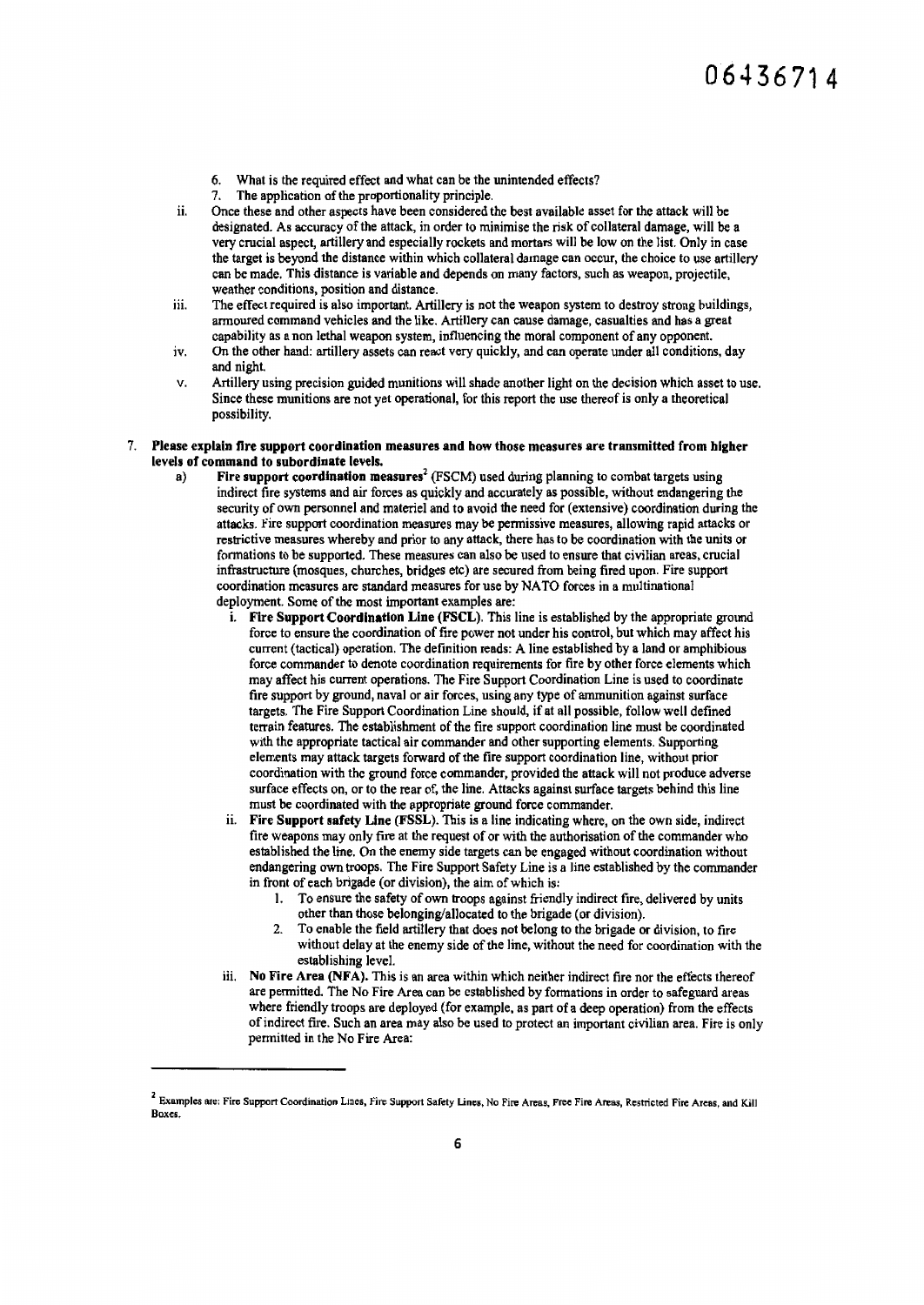- 1. If the commander who established the area gives (temporary) authorisation to fire in support of the operation in this area.
- 2. If an enemy unit attacks a friendly unit in the No Fire Area. The commander of this unit may attack the enemy to protect himself. The No Fire Area is indicated in the terrain in an easily recognisable way.
- iv. Restricted Fire Area (RFA). This is an area in which specific fire restrictions are imposed. Fires that exceed those restrictions will not be delivered without coordination with the establishing commander. The area is intended to regulate fire support in a given area without immediately imposing a firing ban. The area can be established from battalion level. The Restricted Fire Area is indicated in the terrain in an easily recognisable way.
- Free Fire Area (FFA). The Free Fire Area is a specially indicated area within which every weapon system may tire with no further coordination with the commander who established the area. This area can also be used or aircraft to drop their bomb load if they have not reached the target but the aircraft has to return to its own area. The area is indicated as a circle with a solid, black line. In the area the abbreviation FFA, the commander who established the area and the date/time group indicating begin and end of the effective period are indicated.
- vi. Airspace Coordination Area (ACA). This is an area or air route used by own aircraft and helicopters, within which restrictions are imposed on own weapon systems in order to prevent own aircraft and helicopters being hit by friendly fire. This measure is included as a decontliction measure in order to plan a three dimensional area on the ground (with a specific altitude) or as a sort of corridor in the air above a specific air route to a target or just above a target. Restrictions can be imposed on firing in or through the Airspace Coordination Area (including a firing ban).
- vii. Restrictive Fire Line (RFL) (fire coordination line). This is a line established between converging friendly forces (either or both of which may be moving) the aim being to prohibit fires or their effects across that line without coordination with the unit on that side of the line.
- viii. Firing restrictions. Various firing restrictions may be included in operational orders for tire support systems. These restrictions may apply to time and place of deployment and/or munitions. These firing restrictions may also be used as a de-confliction measure between fire support and manoeuvre or between ground-based fire support and air support to field artillery and mortar units or with the aim to avoid collateral damage.
- b) Below is shown how FSCM can be depicted on maps, as part of operational orders.



*Figure 7-8. Fire support roordmation Measures*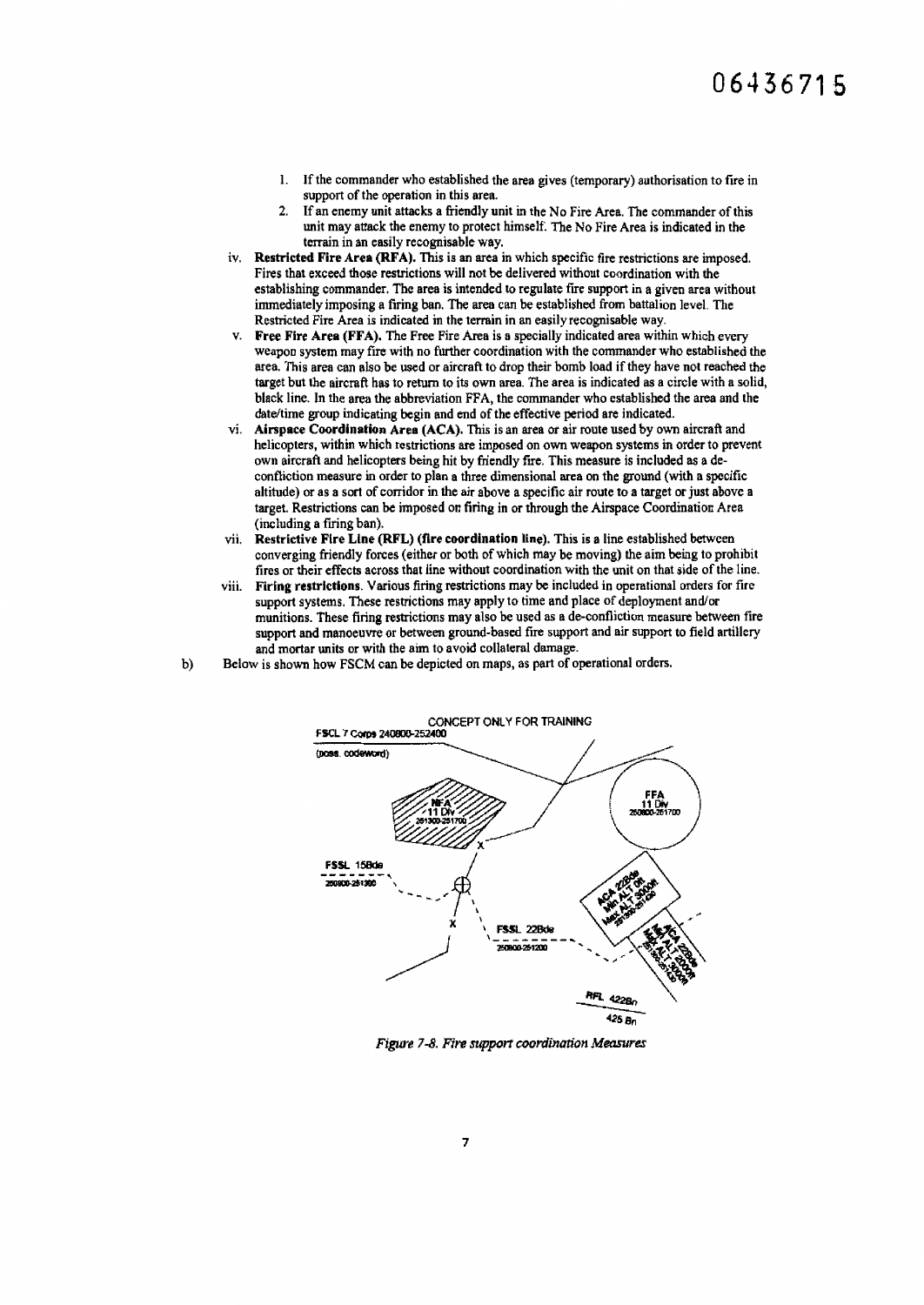### 8. Please explain the use and significance of forward observers, including whether it is appropriate to use artillery without forward observers against targets in civilian populated areas.<br>a) The forward observer is the most significant and important target acquisition

- The forward observer is the most significant and important target acquisition asset within the fire support system. The observer executes multiple tasks, ranging from acting as a high value intelligence asset, to fire support coordinator at the company or team level. Besides that he is the one who initiates the fire mission, controls and corrects fire, assesses the results and advises his commander how to act. His training, expertise and experience guarantee a correct use of artillery and mortar support.
- b) The forward observer performs these tasks for the fire support from both mortars and field arti!lery. The tasks of the Forward Observers are:
	- i. To advise the commander on fire support matters within his unit;
	- ii. To provide information to the unit he is supporting with regard to the available fire support and the deployment of the mortar and field artillery unit;
	- iii. To detect and track targets and request (mortar and field artillery) fire;
	- iv. To perform Battle Damage Assessment;
	- v. To provide information to the battalion Fire Support Coordination Centre on the fire plans, the enemy situation and the situation and plans of friendly forces, as part of fire support coordination; more and more Forward Observers have also the task to report any action, activity or movement of any actor they may observe in their operational area;
	- vi. To reconnoitre and prepare observation posts;<br>vii. To develop fire plans;
	- To develop fire plans;
	- viii. To coordinate the fire support within his own unit.
	- ix. To be able to detect, locate, combat and assess the targets (and all other situations) the observer may have many technical means available ranging from binoculars to thermal imaging devices, position-finding (GPS) and direction-finding equipment, advanced fire control computers and laser range finders and / or laser designators. In order to be able to follow the mobile deployments of the combat units the Forward Observers in the mechanised brigades have an armoured vehicle with the necessary conununications equipment.
- c) A special group of forward observers are the Forward Air Controllers. Their task is to guide and control close air support, as well as fire support from ground based artillery and mortar units. Forward observers and forward air controllers may operate as Joint Effect Observer groups, in order to combine and focus their capabilities.
- d) Forward observers and air controllers are important chain in the decision making process, when it comes on the decision what targets to combat and to advise the commander how to execute this. They must be aware of restrictions, coordination and safety measures and have a broad operational picture.
- e) Occasional observers. Cases may arise where a unit (company/squadron) when deployed has to cover such a large area, that observation from more observation positions is necessary to cover the whole width and depth of that particular area. In addition to the organic Forward Observers at platoon and group level, personnel may be available, trained to act as occasional observers using limited resources. Special occasional observers may be Special Forces operating in the area and combat helicopter pilots and observers.
- t) The use of artillery and mortars against targets in civilian populated areas without having these targets under observation of a forward observer should not be done, unless the target is beyond the already described collateral damage distance and the exact location is known. But also in this case the commander will want and will need to know the effects of the attack.

However, only an observer can bring in additional information or can stop the imminent attack on a very late moment. The alternative is using a UAV or another air based reconnaissance mean.

#### 9. Please explain the characteristics, including range and effect (destructive power, release of shrapnel, etc.) of the following artillery weapons:

- 203mm Howitzer
- 155mm Howitzer
- 130mm Howitzer
- 122mm Howitzer
- 105mm Howitzer
- 128mm MBRL
- 122mmMBRL
- I07mm Rocket
- 
- 70mm Rocket • 62mm Mortar
- 
- 82mm Mortar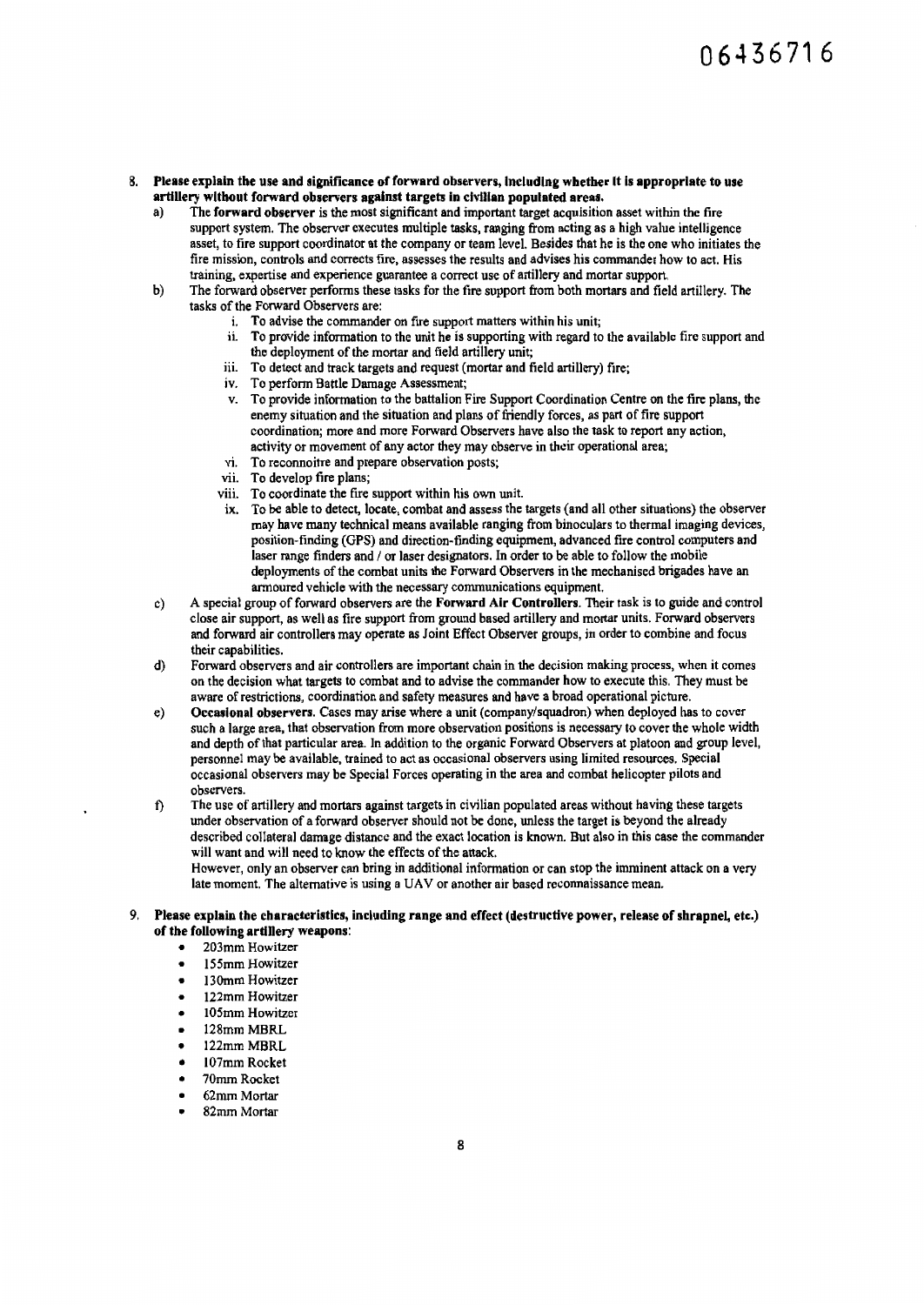- 12mm Mortar
- 76mmZIS-3
- a) The answer on this question will be grouped along the categories of the above mentioned weapon systems: howitzers, rocket launchers and mortars. This grouping can be done since characteristics are the same. The difference in the various systems lies for example in issues such as lethality, range, rate of fire. Examples will be given below. When giving examples I will refer to the Ml 09 system, being used for thirty years in the RNLA, but recently replaced by the PzH 2000NL.

The last system in the list, being an anti aircraft system will not be discussed, since such a system lies outside the expertise of the composer of this report.

b) Details on the munitions can be found in the answer of the next question.

### c) Howitzers.<br>i. Howitz

- 1. Howitzers belong to the category of high angle indirect fire weapon systems. Indirect fire means that their projectiles will be fired against targets that are at such a range that they can not be seen from the howitzer. An acquisition asset<sup>3</sup> is necessary to locate the target. Basically it means that projectiles fired by a howitzer follow a ballistic trajectory after being fired from the barrel in an angle, or elevation, varying between (theoreticaUy) 0° and 90", or 0 mils and 1600 mils. Howitzers are breech loading weapon systems and have a rifle bore barrel that gives the projectiles a spinning movement around its central axel and therefore provides a stable flight for the projectile.
- ii. Propelling charges provide the necessary pressure to give the projectile its velocity needed to cover the required distance. Propelling charges are loaded separately in the chamber of the howitzer. To provide maximum flexibility in range, up to 8 or 10 separate charges can be used. An example: charge I brings a l 55mm projectile to a maximum of 3900 meters, and charge 7 to 15000 meters. Higher charges will go beyond that range. The velocities of the projectiles may range between 200 m/s and 950 m/s.
- iii. The combination of elevation and numbers of charges provides the distance that is needed in order to be able to attack/combat the target as requested by the acquisition asset. The combination of charges also gives a certain overlap in ranges. This can be used in order to reach a better accuracy, since the combination of elevation and number of charges is one factor for improving the accuracy.
- iv. Longer ranges can be achieved through a combination of a longer barrel, new propellants, a bigger and stronger chamber (capable to withstand higher pressures), longer and slimmer projectiles and extra propulsion in the projectiles. This last development is twofold: either rocket propulsion or base bleed. Through the combination of factors the range of howitzers can go up to 40kms or more.
- v. The rate of fire will vary per calibre. A 155mm howitzer will be able to fire 2-3 rounds (typically 45 kgs per round) per minute with a well trained crew, but sustained fire will be one round per minute. Modem howitzers have an automatic loading system that brings a possible rate of 10 rounds per minute.
- vi. The available munitions for howitzers bring four main categories of effects towards an enemy: firstly the "neutralizing effect", by which he is prevented from moving, observing or manning his equipment; secondly the "materiel effect", the destruction of equipment; thirdly the "lethal effect'', the physical destruction of enemy personnel; and fourthly the "morale effect", the shock or process of demoralisation that results among troops under fire. This may render them unable to use their weapons, even though no physical damage or injury has occurred, and weaken their resolve to do so, even if they are physically able.
- vii. Howitzers can be self propelled (better tactical manoeuvrability) and towed.<br>viii. 203 mm howitzers can fire heavy shells (90 kgs) on a range un to 30 kms. T
- 203 mm howitzers can fire heavy shells (90 kgs) on a range up to 30 kms. These shells have a much greater lethality than the shells of a smaller calibre. Rates of fire are one round per minute or less. 203 mm howitzers tend to be more accurate that the l55mm howitzers. This comes from the combination of a long barrel, the weight of the shells and the stability of the undercarriage.
- ix. 155mm howitzers fire shells with a weight of 45 kgs. Lethality is therefore significantly less compared with the 203 mm. Rate of fire can be substantial higher, which means that the delivered amount of munitions can be equalled. Ranges run from a few kms up to more than 40 kms.
- x. 152 mm howitzers: comparable with the 155mm.
- xi. 130 mm howitzers: has a range up to 28.000 meters. This type can be compared with the 155 mm.
- xii. 122 mm howitzers; a very capable weapon system with ranges up to 18.000 meters.
- xiii. 105 mm howitzers: light weapon system, flexible, high rate of fire, much less lethal shells. Weight of the shells  $10 - 12$  kgs.

 $3$  Acquisition assets may range from the Forward Observer, through radar systems, to Special Forces.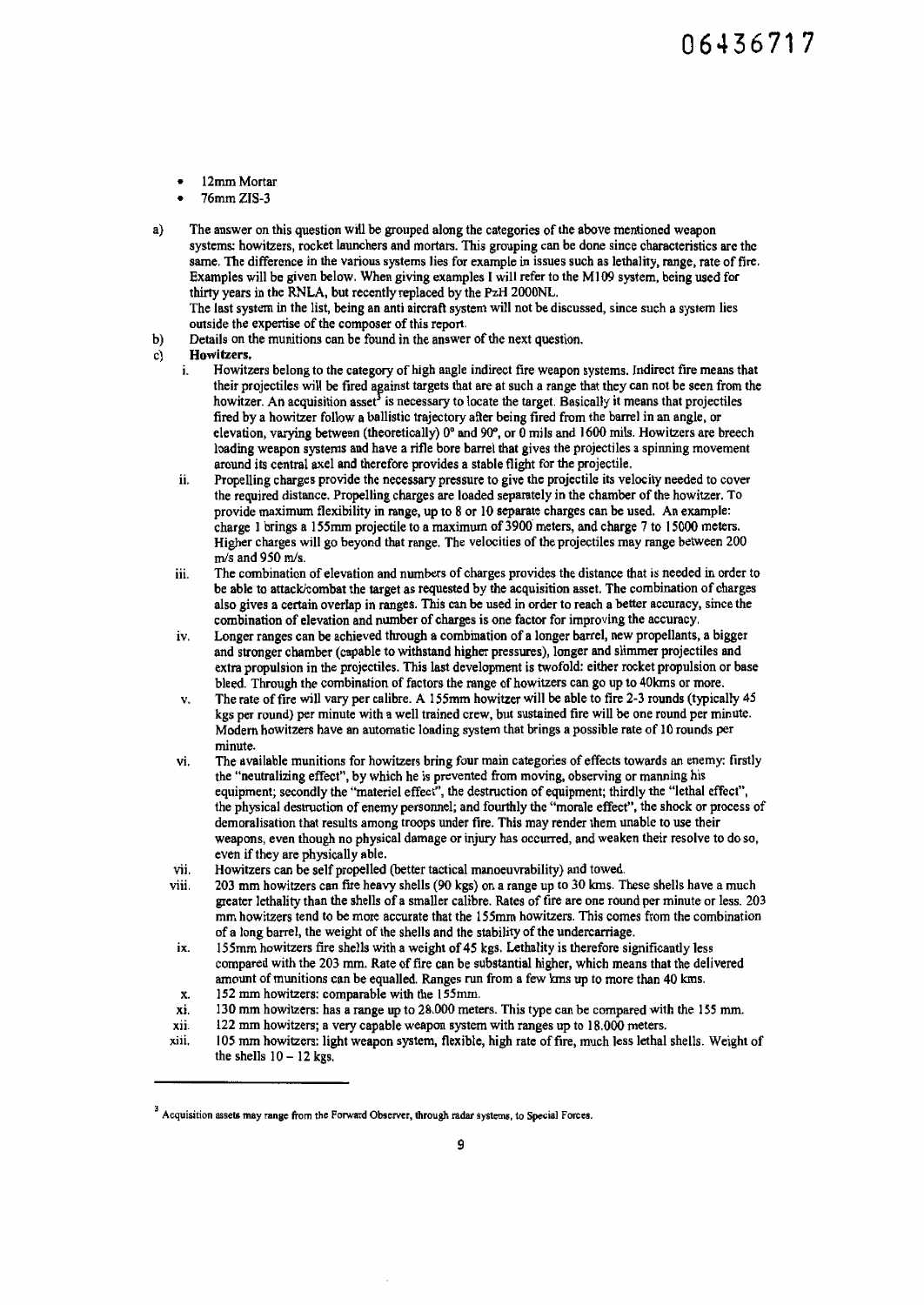### d) Mortars

- Mortars, because of their ammunition package and characteristic high-angle fire are ideally suited for deployment against targets which cannot easily be reached by 'low-angle' weapons. Given their range and ammunition package mortars are suited to providing fire support to close and rear operations by striking at soft targets (personnel and non-armoured vehicles). They are, therefore, generally assigned to infantry units. Mortars are also suited to delivering smoke and illumination fire.
- ii. Mission for the mortars. The mission allocated to the mortars is direct fire. This means: deliver indirect fire support to the direct supported manoeuvre units in contact with enemies, opponents or in case of self protection. In relation with this expert report, this mission shows clearly that no justification can be drawn from there, to use this part of a fire support system and its inherent weapon system against civilian areas, civilian population or any other non military target. Mortars are ideally suited to combat covered, urban areas. Especially I 20mm mortars arc very lethal weapon systems against soft targets (uncovered personnel, civilians, and the bigger part of houses in the Balkan).
- iii. Possibilities and limitations of mortars. The use and deployment of mortars must take account of a number of aspects:
	- I. Mortars are characterised by the delivery of high-angle fire at a high rate of fire over a relatively short range to combat surface targets.
	- 2. The mobility of the mortar system in armoured infantry units renders it ideally suited for support to manoeuvre units in enemy contact.
	- 3. Fire support can be ensured without interruption, with a very short reaction time and in virtually all visibility and meteorological conditions.
	- 4. The main point of effort can be rapidly adjusted to (changes in) the combat situation.
	- *5.* Mortars are suitable weapons for combating targets which are behind a hill, in narrow gullies or ravines, in dug-in positions (with no top cover) and in towns.
	- 6. Mortars have a wider package of illumination and smoke (phosphorus) ammunition than field artillery weapon systems
	- 7. The high angle of fire (and the long flight of the projectiles) means that mortars are easier for enemy target acquisition systems to detect than field artillery weapon systems.
	- 8. Mortars in position are more vulnerable to enemy actions from the air or from the ground than mechanised armoured autonomous artillery systems.
	- 9. The weather (meteorological conditions) has greater influence on mortar projectiles than on other curved fire weapons, such as howitzers.
	- 10. The current ammunition package has a very limited effect on armoured targets.
- iv. Tasks of the mortar fire support system. The mortar fire support system can be used in any operation and in any scenario. Since mortars are flexible and fast operating systems, they are ideal to be brought into action at the lower tactical levels (company and platoon). Mortars are excellent systems to be used in an urban environment. Their will operate as support in close and rear operations and may be used in any campaign theme. Heavy mortars (120mm) have proven to be very effective weapon systems in the Balkan conflict and have caused many civilian casualties, not to speak of the psychological effects of the harassing fires, delivered by these systems.
- v. The greatest strength of mortar support with the current ammunition package within the line of sight is the ability to combat soft targets (personnel and non-armoured vehicles) and deliver special fire, such as smoke and illumination. The exact location and time of most firings cannot be planned in advance, which means that they arc delivered at the request of the Forward Observer. As at this level combat actions are partly based on this fire support, the fire to support the close operation must be delivered as quickly as possible at the correct place and time.
- vi. Mortars come in the same category as howitzers; they are high angle weapon systems. They use the same system of combining variable propelling charges and elevation in order to fire at the required distance. Mortars are front loading weapons, which means that the projectiles are loaded ("dropped") at the top end of the barrel. Before loading the necessary propelling charges are connected to an aluminium tail. Mortar barrels are therefore simple steel tubes, that do not have complicated and heavy breeches. Mortar barrels can be rifle bore or smooth bore. In the latter case the tail of the projectile is equipped with special fms to provide the stable flight of the projectile.
- vii. Due to the nature of the mortars their maximum range are less than those of howitzers. The ballistic trajectory is much higher, which causes a high angle of impact. Therefore mortars are ideal to combat targets behind walls, obstacles and in enclosed environment, such as urban areas. Light, man portable mortars are ideal for a direct support role of combat units. Heavy mortars, such as the l 20mm series, are very powerful weapons systems.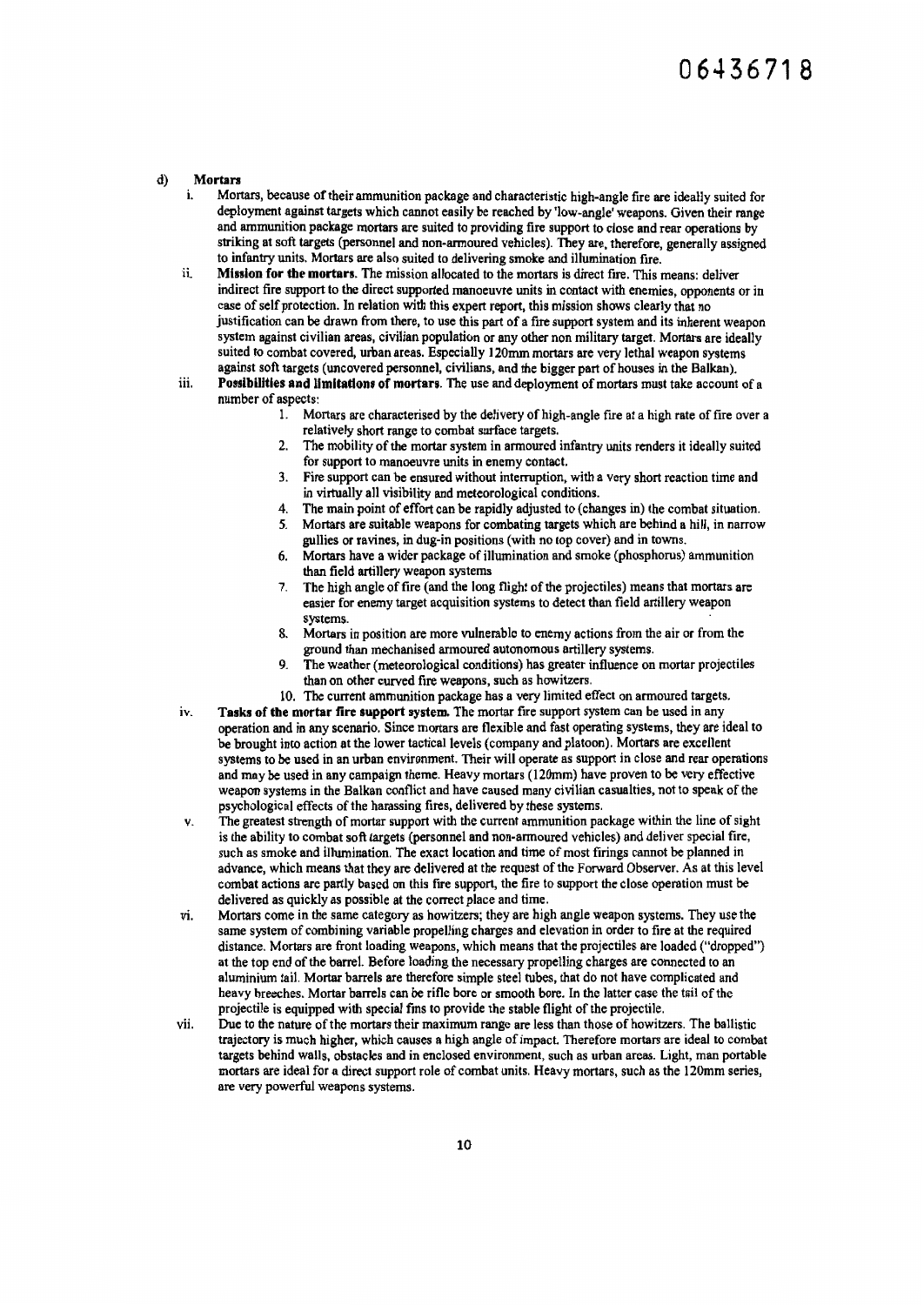- viii. Mortars (especially the light ones) have a very high rate offire, despite the fact that most of them do not have an automatic loading system. This may go up to 10 or more rounds per minute.
- ix. The effects that can be achieved by using mortars are the same as has been described in the paragraph on howitzers and the annex.
- x. 120mm mortar: A versatile, lethal weapon system, with a high rate of fire (4-6 rounds per minute). Projectiles have a weight of 12 - 14 kgs. Weapon systems can be towed or transported in a carrier vehicle. Ranges typically up to 8 kms.
- xi. 81 mm and smaller: light man portable. High rate of fire, but low lethality for the single projectile. Ranges up to 6 kms (for the Simm and 3 kms for the typical 60mm mortar)

#### e) Rockets

- i. Rockets are fired by launchers, in principal simple tubes, loaded from the back, without needing breeching systems. As rockets have their own propulsion system, the launchers can be simple and cheap. Changing the propulsion means greater distance. Ranges can be varied by changing the elevation of the launcher.
- ii. Because rocket launchers suffer minimal effect from the recoil of the weapon system, they are able to fire rockets simultaneously or in rapid succession. They tend to provide a high rate of fire, yet find difficulty in supplying and loading their munitions to match potential consumption. Rockets tend therefore to be used sparingly to achieve maximum shock effect at specific phases of an operation, or against particular vulnerable targets.
- iii. Because rockets use powered flight, their warheads do not have to withstand such high accelerations as do shells on firing. Greater emphasis therefore can be placed on the lethal effects of rocket warheads. These do not need such heavy metal cases as shells do, and they can deliver more explosive in relation to the weight of the warhead. A lighter warhead increases the range still further, or helps to compensate for the additional weight of the rocket motor or fuel.
- iv. The warhead of rockets in most cases consists of DPICM, or sub munitions types, ideal to cover a larger area.
- v. The effects that can be achieved by using rockets are the same as has been described in the paragraph on howitzers and the annex.
- vi. 128mm systems: maximum ranges varying between 12 and 22 kms.

#### 10. Please explain the margin of error under ideal conditions for each of the weapons identified in No. 9.

- a) Answering this question will be generic and concentrating in howitzers and mortars. Examples from the firing table that are used in order to improve the explanation are based upon the 155mm M109. In general the description is also applicable for mortars, since they are subject to the same basic ballistic rules. Rockets can be designated to be more inaccurate than howitzers.
- b) One has always to remember that artillery and mortars are, by their nature, area weapon systems. Through their ballistic "behaviour" they are ideal for combating larger areas, such as concentration of forces, attack formations, troop columns, supply areas and larger command post areas. They are ideal, when large numbers available to prepare an attack by neutralising and suppressing enemy assets. The common used munitions do not have precision capabilities, and are therefore not very suited to engage point targets.
- c) Artillery, mortars and their munitions are subject to the rules of ballistics. There is internal ballistics that applies to the barrel, the breech and the shell as long as it is in the barrel and there is external ballistics that applies to the shell when in free flight.
- d) All howitzers and mortars tend to show a different internal ballistic character, despite the fact that they have been built according to the same precise standard. This causes for example differences in muzzle velocity. The same statement can be made for munitions. This brings in the first set of variations that one has to take into account and that are shown in the probable errors in range and deflection. Probable errors make that there is a chance that each projectile has its impact on a different place. These differences can reach from a few meters to *55* meters in range and *5* meters in deflection in case a I SSmm shell is fired at 14500m with charge  $7<sup>4</sup>$ . At longer distances these errors can be bigger, unless the projectile has separate guidance from a GPS device.
- e) A second set of variations is caused by external factors: air temperature and air density, wind speed, wind direction, flight time and height of the projectile, muzzle velocity, propelling charges temperature, precise weight of the projectile. This set of variations can be corrected by measuring the applicable data. Some examples for the same l 55mm howitzer and the same charge 7 at I 4500m:
	- $1.$  In case the muzzle velocity increases with  $1 \text{ m/s}$ , this will cause the projectile to fly 26 meters further.

<sup>&</sup>lt;sup>4</sup> Reference to a firing table, which gives all basic data and possible adjustments. A firing table is based upon experience, meaning thousands of test rounds fired under various conditions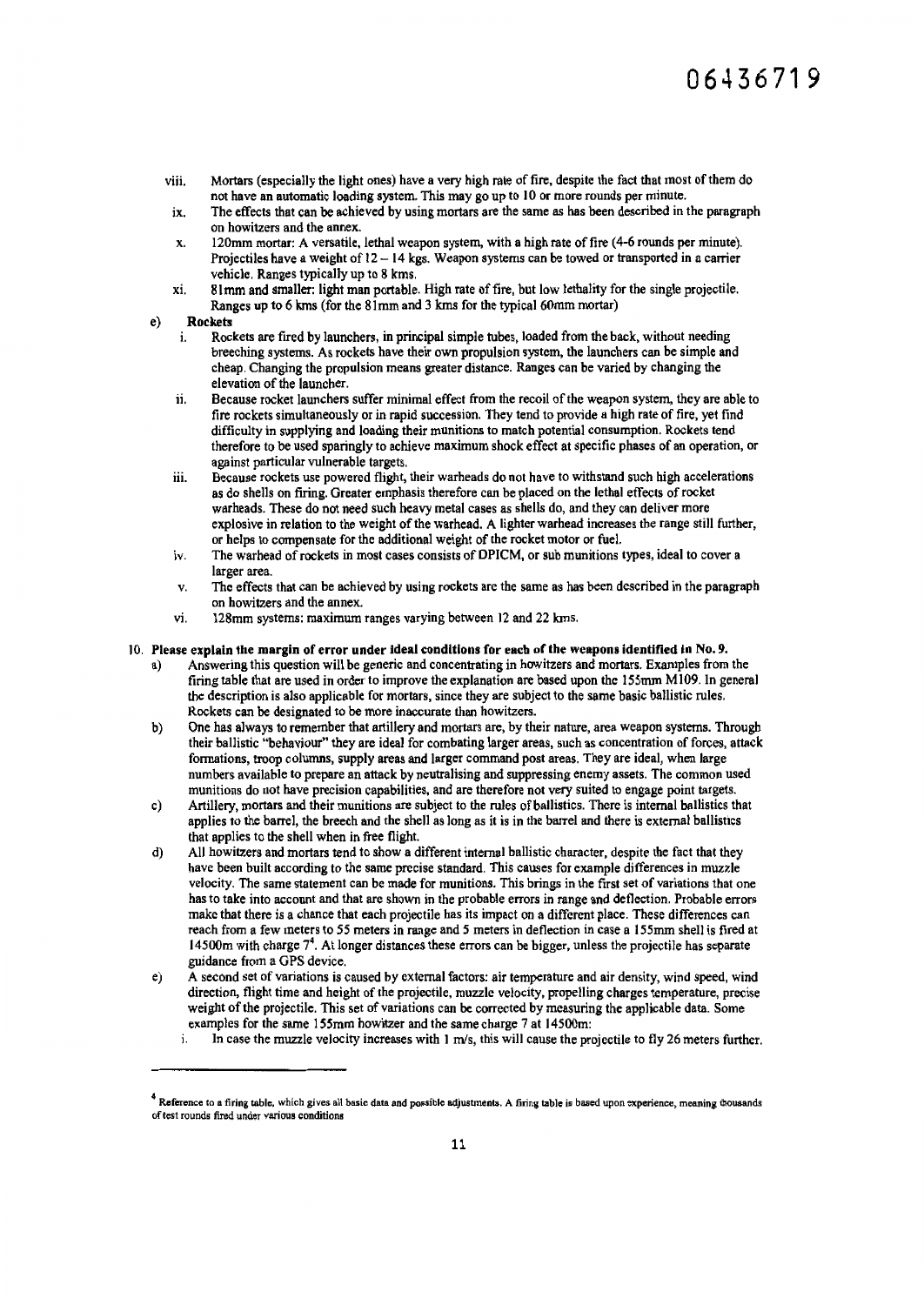- ii. Tail wind of 1 knot causes an additional 18 meters extra.<br>iii. Lower or higher air temperature cause changes of 20 met
- iii. Lower or higher air temperature cause changes of 20 meters per degree.<br>iv. Air density causes a difference of 60 meters when not corrected.
- Air density causes a difference of 60 meters when not corrected.
- v. The spinning movement of the projectile causes 20 meters to the right, if not corrected,
- t) These sets of variations will have to be brought together and together they will define the accuracy of the single projectile. One can calculate per fire unit, or per gun. The latter method is much more accurate, but requires time, expertise and specialised equipment.
- g) The accuracy is not only dependent of the data mentioned above. The precise locations of fire unit and target are a crucial factor in order to determine the ultimate distance between fire unit and target and the deflection. In case one of these grids is not accurate enough a commander of an artiltery or mortar unit has to decide to adjust fire. Adjust fire means firing single shells with estimated data in order to close in on the target until the SO meter mark has been reached. After that, fire for effect can be delivered. Adjust fire is also necessary in case several of the variable data are unknown and only the standard data (as inserted in a firing table) can be used.

Tactical commanders will always require fire for effect as accurate as possible, since adjust fire warns the enemy and may be the cause that the ultimate effect can not be achieved.

- h) The most important issues summarised:<br>i. Muzzle velocity
	- i. Muzzle velocity<br>ii. Temperature of
	- Temperature of the propellant: can cause significant differences up to -9 and +9 m/s on the muzzle velocity
	- iii. Wind speed and direction
	- iv. Weight of the projectile
	- v. Air temperature and density.
- 11. Please describe the nature of the various projectiles that can be used with weapons identified in No. 9, including their destructive power.
	- a) Since the nature of the various projectiles for artillery and mortars is comparable, the same procedure as done in answering question 10 will be followed, therefore focusing on the 155mm.
	- b) Effects that can be achieved have been described in annex A.<br>c) The most common type of artillery and mortar projectile is the
	- c) The most common type of artillery and mortar projectile is the High Explosive projectile. The projectile is formed by a steel / metal case, filled with a high explosive (TNT/RDX) and a fuse. Types of HE can be:
		- i. Blast. A thin case, combined with the HE filling causes a shockwave ii. Fragmentation. A thicker case, formed to break up in fragments. The
		- 11. Fragmentation. A thicker case, formed to break up in fragments. These fragments will have an extreme high velocity, temperature and can range up to hundreds of meters. The absolute lethal distance for a 1 S5mm is SO meters. The fragments have various shapes, have measures up to *5* cm and weights up to 35 grams. Fragments can be natural, preformed or controlled, causing different sizes and shapes of fragments. One projectile may produce up to several thousands of fragments. Such a projectile also produces blast.
		- iii. Some additional ciphers:
			- 1. The area covered by the fragments of a 120mm projectile could range to 1600  $m<sup>2</sup>$  with a height of burst of 0m, and even to  $2100 \text{ m}^2$  when a VT fuse makes the projectile explode at 3 meters height. 2. For an Simm mortar these ciphers are: 950 m' and IOSO m'
		- iv. Shaped charge projectiles. These projectiles create a fast moving, very hot steel arrow that is able of penetrating armour.
		- v. Blast and fragmentation are especially effective against "soft" targets. These are personnel, unarmoured and lightly armoured vehicles and weapon systems, buildings (the stronger they are, the less effective the projectile will be), and numerous types of materiel, such as supply storages, rail way equipment, assembly areas etc.
		- vi. There are factors that may enlarge the effect:
			- I. The explosion takes place in a concealed area (inside a house, between high walls, such as a street in city). To detonate the projectile at the inside of a house a concrete piercing fuse can be used. This fuse withstands the force of hitting the brick or concrete wall and makes the projectile penetrate.
			- 2. The explosion takes place between 6 and 20 meters above the ground. This gives maximum effect towards uncovered personnel and un-armoured vehicles. This effect can be achieved by using a VT (variable time fuse).
			- 3. The angle of impact
			- 4. The concentration of target elements in one target. The more people there are on a square the more casualties will be inflicted.
			- 5. A direct hit may even destroy or at least neutralise a main battle tank.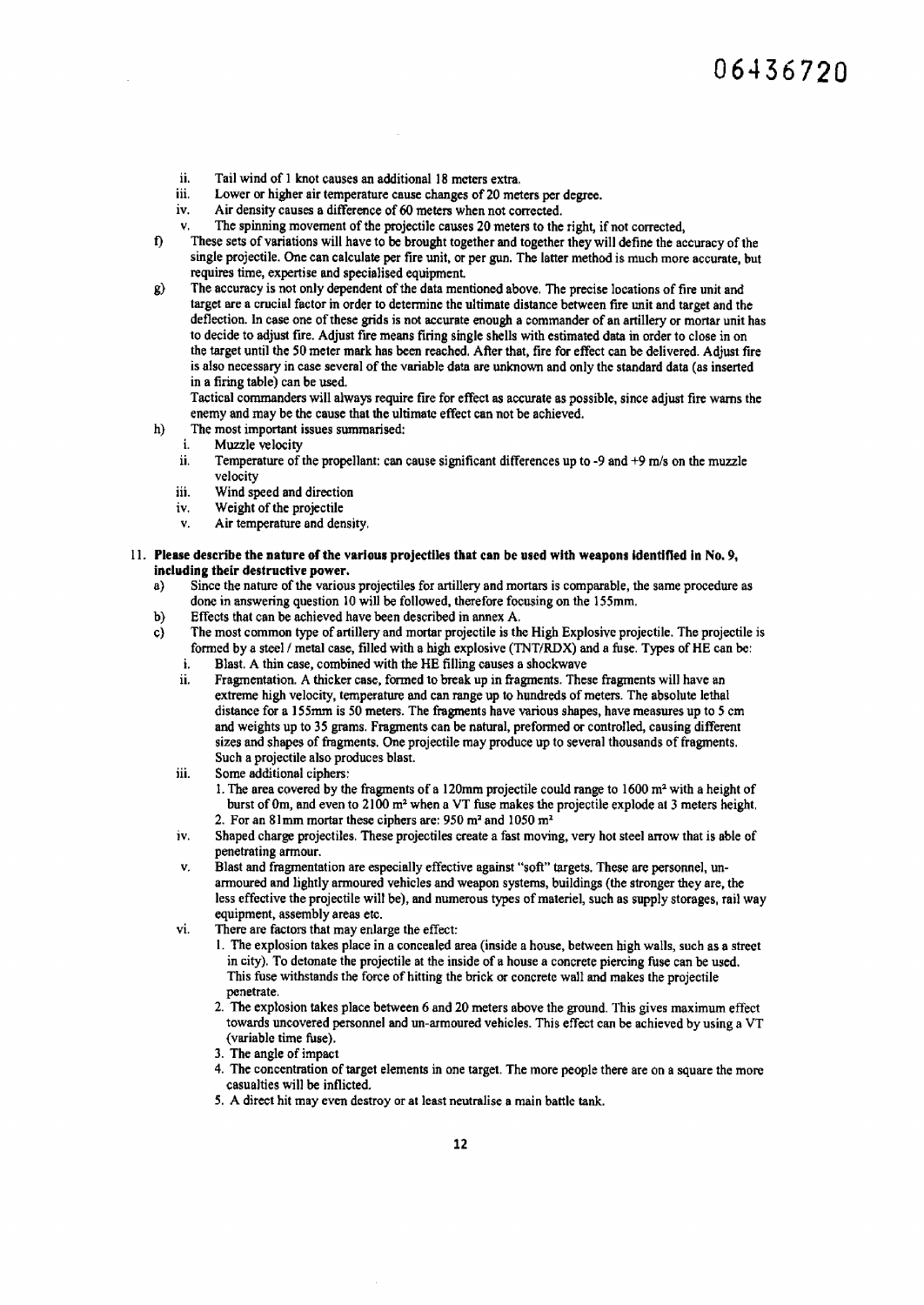- d) There is one special category of HE projectiles, called the DPICM projectiles. The abbreviation stands for Dual Purpose Improved Conventional Munitions. Such a projectile is a combination of a light carrier projectile, filled with a number of sub munitions. A l 55mm DPICM contains 88 sub munitions, each filled with TNT and a shaped charge. Part of the sub munitions is pre-fragmented to give them more effect on personnel. When arriving in the target area, the carrier projectile is activated by a time fuse at a height of 400 meters. The 8 layers of sub munitions are pushed out, will be stabilising in the area by a small turning band, that equally takes care of arming the sub munitions. The 88 sub munitions will spread out over an area as big as a soccer field. Upon hitting a target they will explode. These types of munitions are extremely effective and lethal and have been used in many conflicts. Also various air delivered munitions are based on this principle. This type of projectiles is hardly used as mortar projectile, but quite often the only munitions type for rockets.
- e) Smoke shells. These projectiles produce white or coloured smoke. They are used for marking of points and areas, for cover of troop movements or to prevent enemy observation in a certain area. Most smoke shells are ignited at a height of 300 - 400 meters by means of a time fuse. 3 to 4 smoke canisters will be dispersed from the cargo projectile, thus covering a larger area. A special category is the phosphorus shells, filled with white or red phosphor. These projectiles can be used

for the same purpose as regular smoke shells, but have also an application as incendiary asset. They are extremely effective when used, in combination with HE, towards uncovered personnel and fuel depots.

- f) Illumination projectiles. These projectiles work along the same line as the smoke projectiles. Their main purpose is to illuminate parts of the battlefield to support own troops or to hamper enemy night vision capabilities. Being non lethal they also can be used as a warning signal to enemies or opponents, to state that they have been spotted and that they can be combated with lethal shells as well.
- g) Precision guided / course corrected munitions. These recent developments aim at delivering warheads of any type with a high accuracy. Warheads may include anti tank capabilities. The guidance can take place by internal OPS or external laser guidance.
- 12. Please explain the use and/or constraints In using the weapons listed In Question No. 9 against targets In civilian populated areas.

The described weapon systems are systems designed to combat area targets, which consist of soft and light armoured elements. As such their accuracy and their lethality is limited, when brought into action against (smaller) military targets in highly protected area (concrete bunkers, strong buildings with cellars, armoured combat infantry fighting vehicles and main battle tanks). Point targets, such as a command post may be, are less than 50 X 50 meters. Firing at a longer range the probable error of ISSmm projectile is also 50 meters, which means that a substantial number of projectiles has to be used for achieving any given effect. The relative inaccuracy and the high number of projectiles needed, form a high risk towards civilians in the same area. It is the balance between the importance of the target, the enormous negative effect of causing casualties to the civilian population, the risks of the own forces and the availability of alternatives that will bring a commander to decide to use artillery or not. In practically 100% one will decide not to use artillery.

13. Please explain the propriety and possible purpose(s) of uncorrected fire, particularly in civilian populated areas.

The answer can be short. Uncorrected fire means, that a number of necessary accuracy data are not available or insufficient calculated. This means that the accuracy of the intended fire for effect is absolute below any accepted standard. Therefore uncorrected fires should not be used in civilian populated areas.

#### 14. Please explain the distinction between "soft" and "hard" targets in artillery operations.

- a) Soft: uncovered personnel, un-armoured and light annoured vehicles, lighter buildings, such as normal brick houses or living facilities in many of the countries where a conflict has occurred.
- b) Hard: strong buildings, bunkers, heavy armoured vehicles, underground facilities
- c) Soft targets can be combated by artillery, mortars and rockets and the above described munitions with success and a high possibility to achieve effects as destruction or neutralisation.
- d) Hard targets can be combated as well, but the effects will be harassing, suppressing, disturbing, causing fear etc.
- e) Besides that, the use of indirect fire systems has a huge moral and psychological effect on both opponents and civilians. Long periods of shelling, even when protected, take their toll from people.

#### 15. Please explain the effectiveness/utility of each of the weapons listed in No. 8 against both "soft" and "hard" targets

a) See the answer under 14.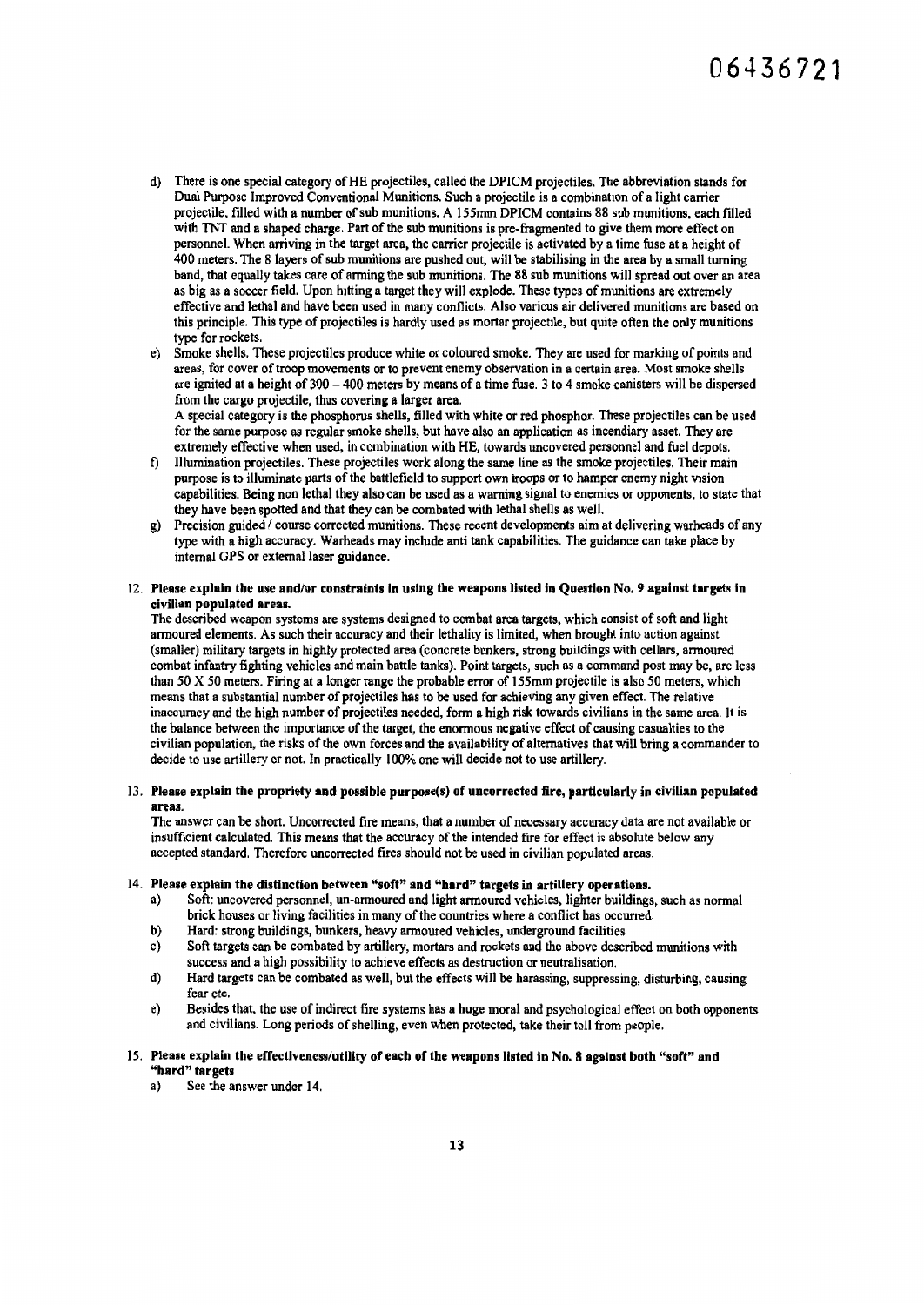### 16. Please comment on the references (contained in the below-listed documents) to shelling or putting under/laying down fire on various listed towns.<br>a) The Offensive Operation Order With

- The Offensive Operation Order With Attachments, 2 August 1995 (0342-2520-0342-2538), p. 14; i. *Tasks of artillery-rocket groups: Group and organise the TSs and TRS-2 along the main attack axes, focus on providing artillery support to the main forces in the offensive operation through powerful strikes against the enemy's front line, command posts, communications centres, artillery firing positions and by putting the towns of Drvar, Knin, Benkovac. Obrovac and Gracac under artillery fire.*
- b) The Order to Attack Attachment for the Artillery, 2 August 1995 (0342-2548-0342-2551), p. 3; the Order For Attack OG Zadar, 3 August 1995 (L009-7877-L009-7893), p. 8;
	- i. *Shell the towns of Drvar. Knin. Benkovac, Obrovac and Gracac.*
	- ii. *and lay down fire on the towns of Benkovac and Obrovac*
- c) The Order for Attack for the Artillery 112<sup>th</sup> Brigade, 3 August 1995 (0279-8827), p. 4; i. *Put the following towns under artillery fire: Benkovac, Ohrovac and Gracac.*
- d) General Report on Carrying Out a Combat Task (ET 0609-7506-0609-7510), p. 2.
	- i. In the first few hours we had no support from the Zadar OG /Operative Group/ except for *shelling of the general area of Benkovac without monitoring, and the message at 05: 30 hrs of*  the following contents: "Is anything falling on Benkovac?"

Comments that can be made on the above mentioned and highlighted extracts from operational orders and a report.

The initial tasks given in the operational orders to artillery units seem to be regular artillery tasks in coordination with the appropriate tactical commanders in order to support the offensive activities of the Croatian Anny. These artillery tasks do not differ from all the infonnation given in this expert report and can be judged to have military assets as the targets. The overall effect that should be achieved is the support of an offensive operation. This overall effect will give artillery commanders already a good idea which tasks their units will have to execute.

The exception lies in the order that has been given to shell specified towns. This is an order that is given in the same lines and context of the above mentioned operational orders. No specification or details are given on which military targets have to be attacked. When giving the order to shell a city this must be an absolute precondition: the detailed specification of the military targets in a civilian populated area. The effect that has to be achieved by shelling cities has not been described as well. There is no real aim given for this specific order. The shelling of towns is in one sentence connected to the support of the artillery to the offensive operations in order to break through enemy lines.

The conclusion therefore can only be that this part of the orders is a very unusual and strange order for artillery units. Artillery units need clear guidelines from commanders, especially on the effects to be achieved, the rules of engagements, the collateral damage estimates and a very clear operational picture. Based upon these they need clear and accurate fire missions to be able to combat enemy targets. This specific part of the orders gives commanders the green light to use the effect of harassment at a maximum by firing randomly into the named cities. Doing so fear and casualties will occur, infrastructure will be destroyed, the population will be forced to leave, thus prohibiting the enemy troops to execute their mission in a proper way. This means that the civilian population is targeted to force military units to retreat or even to surrender.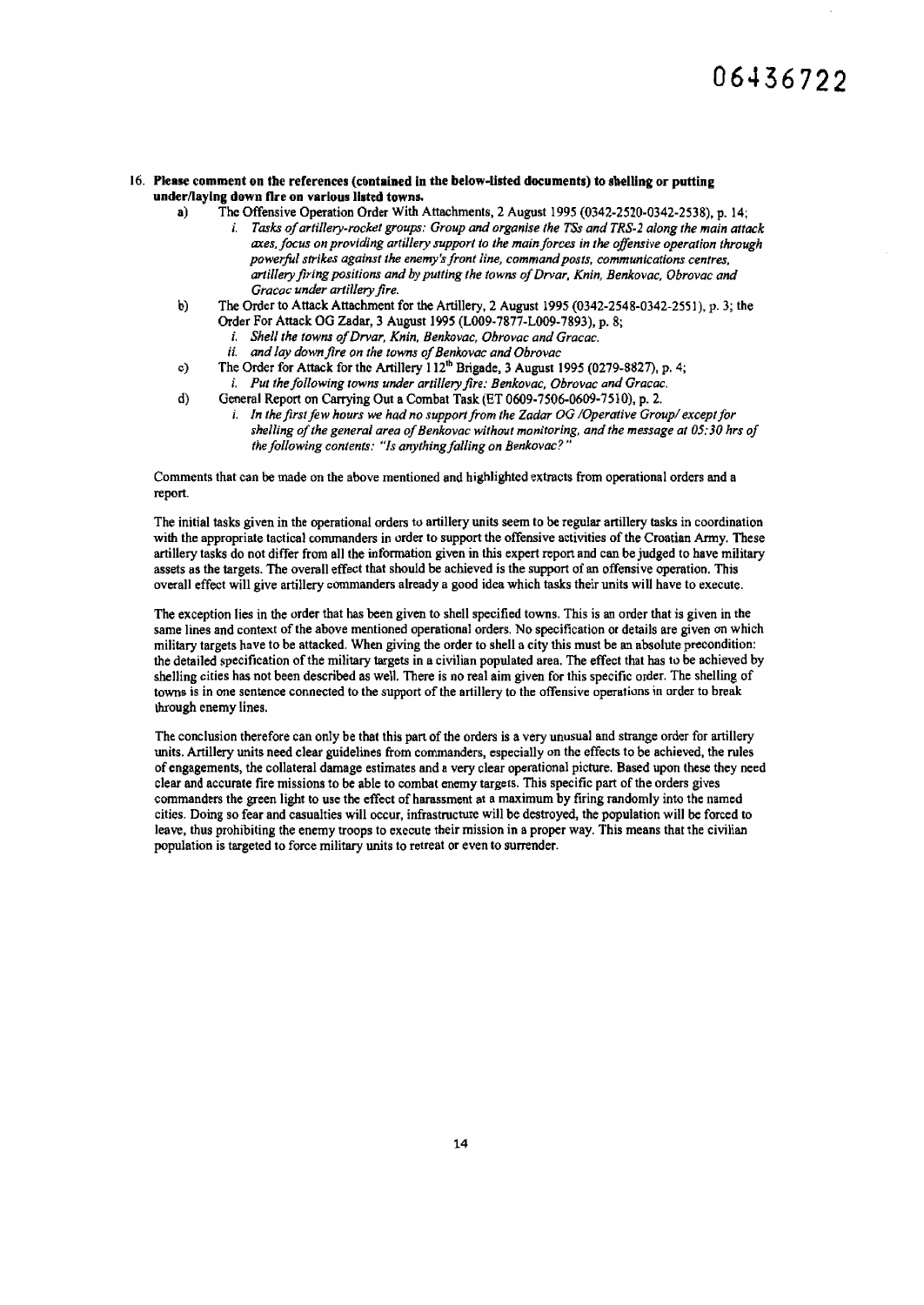Annex A (additional information) to expert report on fire support.

#### THE FIRE SUPPORT SYSTEM

The fire support system is an integrated system of target acquisition equipment, Command, Control and Communication systems, weapon systems and munitions, supporting systems and coordinating elements in staffs. The fire support system must ensure that the often scarce fire support resources can provide rapid and flexible support for the manoeuvre in particular and the complete operation in general, in such a way that the cohesion of the operation is not disrupted. The total fire support system consists of a number of fire support assets, each with its own characteristics and thus each able to provide a form of fire support specific to that asset. Fire support is divided into ground-based, air and naval fire support. Expressed in tabular form the fire support system looks like this:

| Collection units (not<br>specifically target<br>acquisition) | FIRE SUPPORT SYSTEM               |                                         |                                                             |
|--------------------------------------------------------------|-----------------------------------|-----------------------------------------|-------------------------------------------------------------|
|                                                              | <b>Target acquisition</b>         | Weapon systems                          | C3 and Coordination                                         |
| Special Forces                                               | Forward Observers                 | Mortars                                 | Forward Observers                                           |
| Helicopter pilots                                            | Sound ranging<br>systems          | Guns and howitzers                      | Fire support officers                                       |
| Aircraft pilots                                              | <b>Light Measuring</b><br>systems | Missile systems                         | Field Artillery/Fire<br>Support<br>Coordination<br>elements |
| Monitoring radars                                            | <b>Acquisition</b> radars         | (Combat) drones                         | Deep Ops elements                                           |
| UAV                                                          | UAV                               | Combat Aircraft                         | Fire Direction<br>Centres                                   |
| EW company                                                   | Drones                            | Combat Helicopters                      | <b>Targeting Cells</b>                                      |
| <b>J-STARS</b>                                               | FAC's and TACP's                  | Naval Artillery                         | <b>METEO</b> stations                                       |
| <b>Satellites</b>                                            | Naval gunfire spotter<br>teams    | <b>Naval Missiles</b><br><b>Systems</b> | ALO and TACP's                                              |
|                                                              |                                   |                                         | Navy LSO teams                                              |

Functional tasks of fire support. The three general tasks to be carried out by fire support, can be translated mto functions or functional tasks. These have to be planned and executed simultaneously, continuously and at different levels. Any fire support plan will have to fit within the reference framework of these tasks: ·

- Providing fire support to units in contact with the enemy our any identified opponent;
	- Providing fire support to support the battle of the tactical commander;
- Synchronization and coordination of the fire support;
- Maintaining the sustainability of the fire support system.
- The following paragraphs give a more detailed explanation of these functions.

Providing fire support to units In enemy contact. In order to carry out this task the fire support system must have the ability to respond to requests for support from units in enemy contact. The individual fire support assets will each react to the request for support in their own way, thereby increasing the chances of survival and the freedom of action of friendly units.

- Mortars and field artillery will provide support to units in enemy contact. This support originally focused on close and rear operations at brigade level. With the development of high velocity howitzers, in combination with long range ammunitions, these indirect fire weapons systems are capable of supporting deep operations as well.
- Combat aircraft will provide Close Air Support (CAS).
- Naval guns will provide Naval Gunfire Support (NGS).

Providing fire support to support the tactical commander's battle. In this case the fire support is considered within the total operational framework of deep, close and rear operations. By carrying out this task the tactical commander influences the progress of the operation through the use of fire support and restricts the enemy's freedom of action. One possibility would be to attack the enemy in the deep operational area in order to create favourable conditions for the combat units' close battle. The field artillery supports the deep operation through means such as Counter fire and combating High Pay-off Targets (HPTs). Combat aircraft also provide support through Air Interdiction (Al), Suppression of Enemy Air Defences (SEAD) and combating High Pay-off Targets. Planning, and if necessary ensuring the provision of, fire support in the rear area is also part of this task.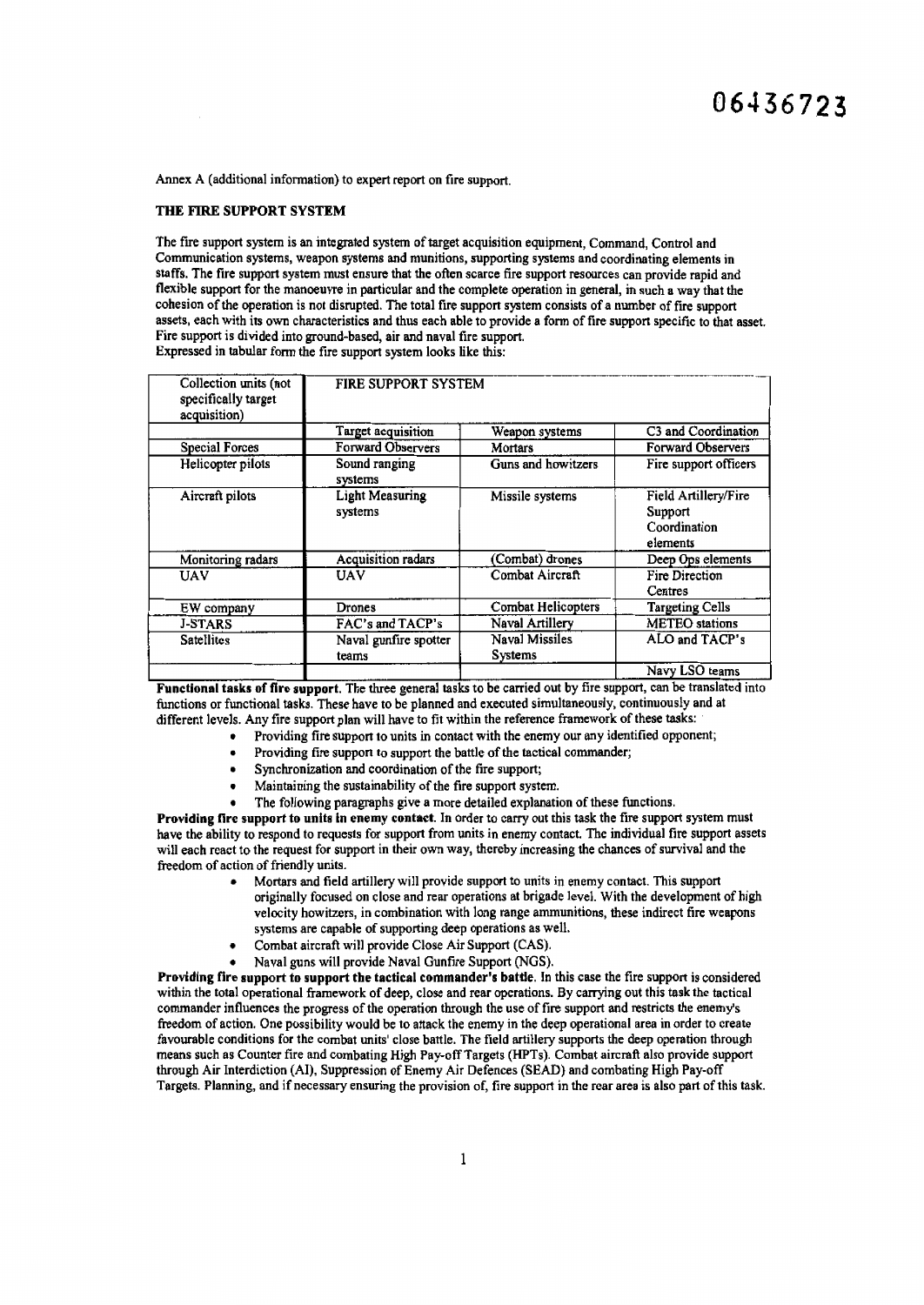When drawing up the fire support plan this task requires particular attention; this plan is an important part of the tactical commander's integrated battle plan.

Synchronising and coordination of fire support is the careful harmonisation of activities in terms of time, space and objective in order to achieve the most effective fire support. Synchronisation is both a process and a result and may be the most important, difficult and complex part of the complete fire support system. It requires a unified effort within the whole unit/formation. The fire support coordinator synchronises the fire support system, thereby ensuring that the correct fire support assets attack the correct target at the correct time. There must be synchronisation both within the fire support system and with other battlefield systems, such as manoeuvre, command and control, air defence, intelligence and support. Fire support is synchronised as part of the total fire support planning and coordination process, including the tactical and technical considerations necessary to ensure the correct fire for the correct target.

Ensuring the sustainability of the fire support system. In order to guarantee the provision of fire support for a sustained period, measures have to be taken to keep the total fire support system available. An important factor for fire support units is the supply of, often heavy and bulky, ammunition.

Lethal fire support is effective through the deployment of conventional munitions delivered from land, sea or air. The effect which the commander wishes to produce on the enemy is expressed in terms of 'suppression', 'neutralisation' or 'destruction'. The correct mix of weapon systems, in tenns of volume, duration of deployment, lethality, accuracy and type of munitions, must be selected to achieve the desired effect. In order to achieve maximum effort and to achieve flexibility the following must be taken into consideration:

- Fire support should be appropriate and proportional for the activities in the operational framework.
- As a rule fire support is planned centrally and executed in a decentralised manner. In this way it is possible to guarantee constantly the coordination needed between fire support and the other functions of military deployment, without this being at the expense of the speed, accuracy and safety of own troops.
- During the different phases of a conflict it is necessary to set priorities for the deployment of systems which can both gather intelligence and acquire targets. This choice will need to be adjusted in the course of the conflict.
- The mobility, protection and supply of the weapon systems must be harmonised with that of the units being supported.

Fire support units are combat / combat support units which use their specific resources to provide combat support to the combat (of the combat units). In doing so they directly or indirectly frustrate the actions of enemy ground forces, which boosts the freedom of action of own troops. Combat at division and brigade leve 1 in particular is determined to a great extent by the available fire power of the fire support assets. Attacking in the deep battle area at brigade, division and corps level, and thereby causing attrition or putting assets out of action, creates favourable conditions for the close battle and reduces the vulnerability of the combat units. At lower levels fire support units can support the front line battle and reduce the risks of open flanks and unoccupied terrain areas. Finally, fire support units make an important contribution to combating enemy fire support units.

### THE FUNDAMENTAL FUNCTIONS OF THE FIRE SUPPORT SYSTEM

The fundamental functions. The fire support system comprises a number of fundamental functions:

- Target analysis, target acquisition and targeting;
- Fire support planning and coordination;
- Target combating and evaluation;
- Command and control.

Target analysis. In order to analyse and select targets efficiently and link them to the most appropriate weapon system there will be a targeting cell at division level and above. In preparing for an operation the tactical commander will issue targeting guidelines. The selection process will select those targets which absolutely must be attacked to allow the successful execution of the operation (High Pay-off Targets).

In order to ensure the highest possible effectiveness of target combating the processing at least should take place as quickly as possible. Tactical target analysis is part of the target analysis process. At a low tactical level target selection and analysis will be carried out by the Fire Support Officer (FSO) in the Fire Support Coordination Centre (FSCC) or the Fire Support Element (FSE) and for tactical target analysis by the supporting fire support unit in the fire control centre.

Target acquisition. Fire support systems may have access to a wide variety of target acquisition systems, ranging from the Forward Observer (FO) in the manoeuvre units to aircraft specially equipped for reconnaissance and target acquisition. The fire support system may have access to target infonnation from Unmanned Aerial Vehicles(UA V), optronic target acquisition and mortar and artillery acquisition radars as well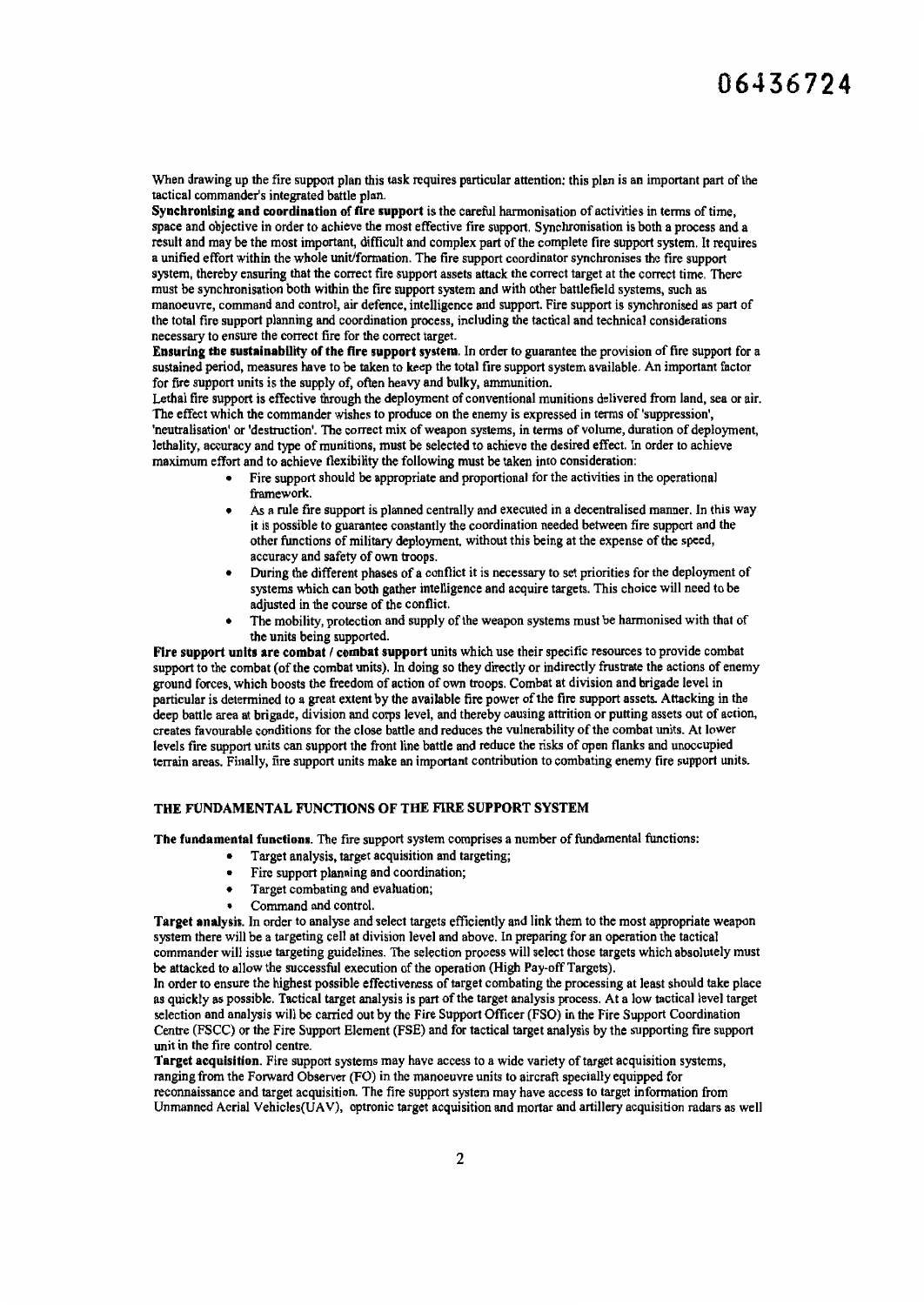as air observation by combat helicopters and fixed-wing aircraft and ground observation by Special Forces. In principle, equipment with a specific target acquisition mission should be directly linked to the weapon system. Intelligence agencies (such as reconnaissance units or battlefield surveillance radar) can also provide target data. In such cases infonnation is supplied directly to an intelligence collection body where it is processed. If the processing concludes that a target should be attacked immediately this infonnation is transmitted as soon as possible to a weapon system.

Fire support planning is the evaluation and allocation of the full gamut of available fire support assets, in order to make optimum use of these fire support assets, in hannony with operations executed by friendly units, with a view to increasing combat power. During the preparation phase the fire support plan will emerge as part of the operational decision making process. During an operation the plan established in the preparation phase must be executed and adjusted to the continually changing circumstances. The fire support planning process encompasses:

- all activities, which are part of command and control, required to produce the adequate fire support advice leading to the choice of a possible deployment for fire support;
- the establishment of a fire support plan;
- the (re)grouping of the available fire support assets and allocating of additional resources such as communications and liaison capability;
- the integration and coordination of all available fire support assets into/with the manoeuvre plan;
- The inclusion of all fire support data in plans and orders (including the applicable annexes).
- The fire support planning process takes place in the staffs of tactical fonnations/units and is executed under the staff responsibility of the operations officer by the (organic) fire support personnel present in those staffs.

Fire Support Coordination is the coordination of the deployment of fire support units and assets to ensure the harmonisation of fire support and manoeuvre, the most efficient use of fire support units and the security of friendly personnel and materiel. The fire support coordination process encompasses all activities necessary:

- to define clearly the fire support responsibilities;
- for the most efficient deployment of all available fire support resources (organic and/or allocated), tailored to and in support of the execution of the mission of the (tactical) unit to be supported;
- to deploy the (organically) available fire support units in the most efficient way;
- To ensure the safety of friendly personnel and materiel, civilian populace and critical infrastructure.

Fire support coordination already takes place during the fire support planning process, including setting down the fire support coordination measures in plans/orders and the various annexes. During the execution of an operation there is constant fire support coordination. As an operation progresses fire support planning activities will decrease and the need for fire support coordination will increase.

Fire support coordination measures<sup>1</sup> are used during planning to combat targets using indirect fire systems and air forces as quickly and accurately as possible, without endangering the security of own personnel and materiel and to avoid the need for (extensive) coordination during the attacks. Fire support coordination measures may be permissive measures, allowing rapid attacks or restrictive measures whereby and prior to any attack, there has to be coordination with the units or fonnations to be supported. These measures can also be used to ensure that civilian areas, crucial infrastructure (mosques, churches, bridges etc) are secured from being fired upon.

Fire planning is an important element of fire support coordination. Fire planning includes all aspects and activities required to plan and deliver the available fire of a fire support unit as efficiently as possible (preparation of fire). Fire planning entails reserving fire power (including munitions), selecting (priority) targets, coordinating with the lowest (tactical) level and taking measures/giving indications for the delivery of fire. The product of fire planning is set out in a fire plan.

Target combating is executed by the weapon systems of the fire support units. This combating may take place under the direct guidance or control of a Forward Observer, spotter or Forward Air Controller or under the indirect control of other detection resources, such as radar systems or Unmanned Aerial Vehicles. In principle technical target analysis is part of target combating. The technical target analysis is generally carried out in the Fire Direction Centre of the combating unit.

Battle Damage Assessment (BDA) (Target evaluation) is a form of reconnaissance intended to determine the target damage and/or losses inflicted. The assessment of whether the damage requirement was met is usually carried out by the Forward Observer, the Fire Support Officer, and the Fire Support Element or in the targeting cell. The target assessment data is obtained from the appropriate target acquisition systems.

<sup>&</sup>lt;sup>1</sup> Examples are: Fire Support Coordination Lines, Fire Support Safety Lines, No Fire Areas, Free Fire Areas, Restricted Fire Areas, and Kill Boxes.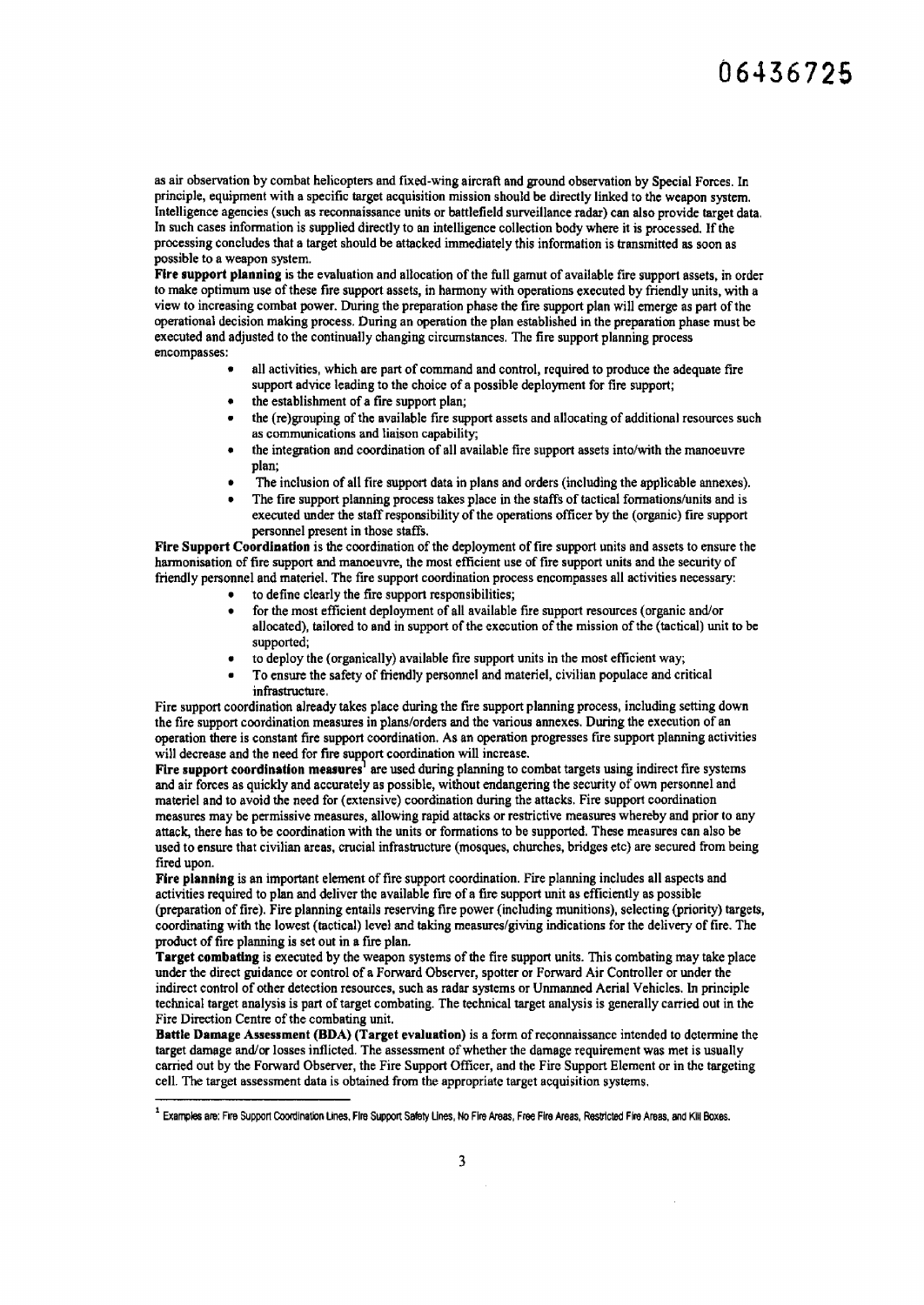It may be clear that the assessment of a physical attack with lethal munitions may be easier in comparison with a situation when non lethal weapons / means have been used. Battle damage assessment therefore deals with looking to the effects that have been achieved and the control whether the achieved effects are indeed the intended ones. Actions may have the intended effects, but commanders have to take into account the fact that every action always will have unintended, long term effects as well.

Command and control is the direction and management of the fire support system in order to achieve its aim, the provision of fire support. Command and control of the fire support systems comes from the various staffs at corps, division, and brigade and battalion level and from the staffs in the division field artillery group and (brigade) battalions, the (autonomous) batteries and (mortar) companies.

#### **Effects**

Effect<sup>2</sup>. In his plan the tactical commander can require (demand) the attack on a target to achieve a particular effect. An effect is the outcome, the result of a certain action, activity, operation or a combination of those. Every effect should contribute to the positive result of the mission given to a unit. On the operational and strategic level this is mentioned to be a contribution to the successful achievement of the (most often) political end state. The losses and/or damage inflicted or the results achieved should be such that the tactical commander's requirements arc met. In order to use a standard, the desired effect is related to the losses and/or damage to be inflicted.

- Destruction fire mission. Delivering fire with the aim of rendering enemy materiel or an object unserviceable. In the case of a small target it will be necessary to use precision munitions in order to inflict actual damage.
- Destroy. Firing at an enemy unit with the intention of inflicting such a high percentage of losses that this unit will be unable to be deployed as a unit for some considerable time. For the purposes of technical target analysis, a target is considered to have been put out of action if through the use of direct and indirect fire or (mine) obstacles the following loss percentages have been inflicted:
	- **•** For an attacking enemy of company size: 30 to 40%.
	- For an attacking enemy of battalion/battalion size: 20 to 30%.
	- For an enemy defending himself: 40 to 60%.
	- The latter result can only be achieved with a great deal of effort, time and munitions. In the case of a target consisting of personnel and materiel the result is deemed to have been achieved if the loss percentages quoted are inflicted on personnel.
- Neutralisation fire. Firing intended to inflict such losses and/or damage on an enemy unit that it is temporarily unable to deploy its full combat power in a cohesive manner. For the purposes of technical target analysis, neutralisation is considered to have been achieved if losses and/or damage of I 0 to I 5% have been inflicted.
- Suppression. A fire whereby a target is attacked with such intensity that for a limited period after, or only during, the attack the influence of the target elements on the battle is reduced, without the intention of inflicting significant losses and/or damage (generally less than 5%). The unit under attack is however obliged to modify the execution of its mission in order to reduce its own vulnerability, for example by moving to another position and/or by waiting for more favourable combat conditions.
- Interdiction fire. Fire delivered at a point target or area with the aim of preventing the enemy using that object or area. (Scatterable) mines are one means of achieving this effect. Quite useful, when aimed against a civilian area. One can recall, during the Balkan conflict, the illegal attacks on water collection points and market places.
- Harassing fire. Fire intended to cause confusion among the enemy, to curtail movement and, by threatening losses, to lower morale. This type of fire is also extremely useful in- impermissible - use against civilian areas. When used it causes physical losses, but more important it influences complete civilian societies in a very disturbing and negative way. I refer here to my personal experience as UNMO team leader during the siege of Sarajevo in 1995.
- Smoke. Fire intended to restrict/eliminate the enemy's observation capabilities and thereby impede his deployment, or to mask the deployment of own troops. We distinguish between 'smoke on target' and 'smoke screen'.
	- o A smoke screen is delivered with smoke grenades as a linear fire with a length of 400 m or more, whereby phosphorus grenades can also be used in the first volleys. The duration, length and direction of the smoke screen, together with the weather conditions, influence the rate of

<sup>&</sup>lt;sup>2</sup> In describing the various effects percentages are given, in contrast to the generally valid international agreements. These percentages are intended to give<br>an indication of the degree of effect. One of the reasons for particular effect in percentage terms, this must be expressly included in the orders.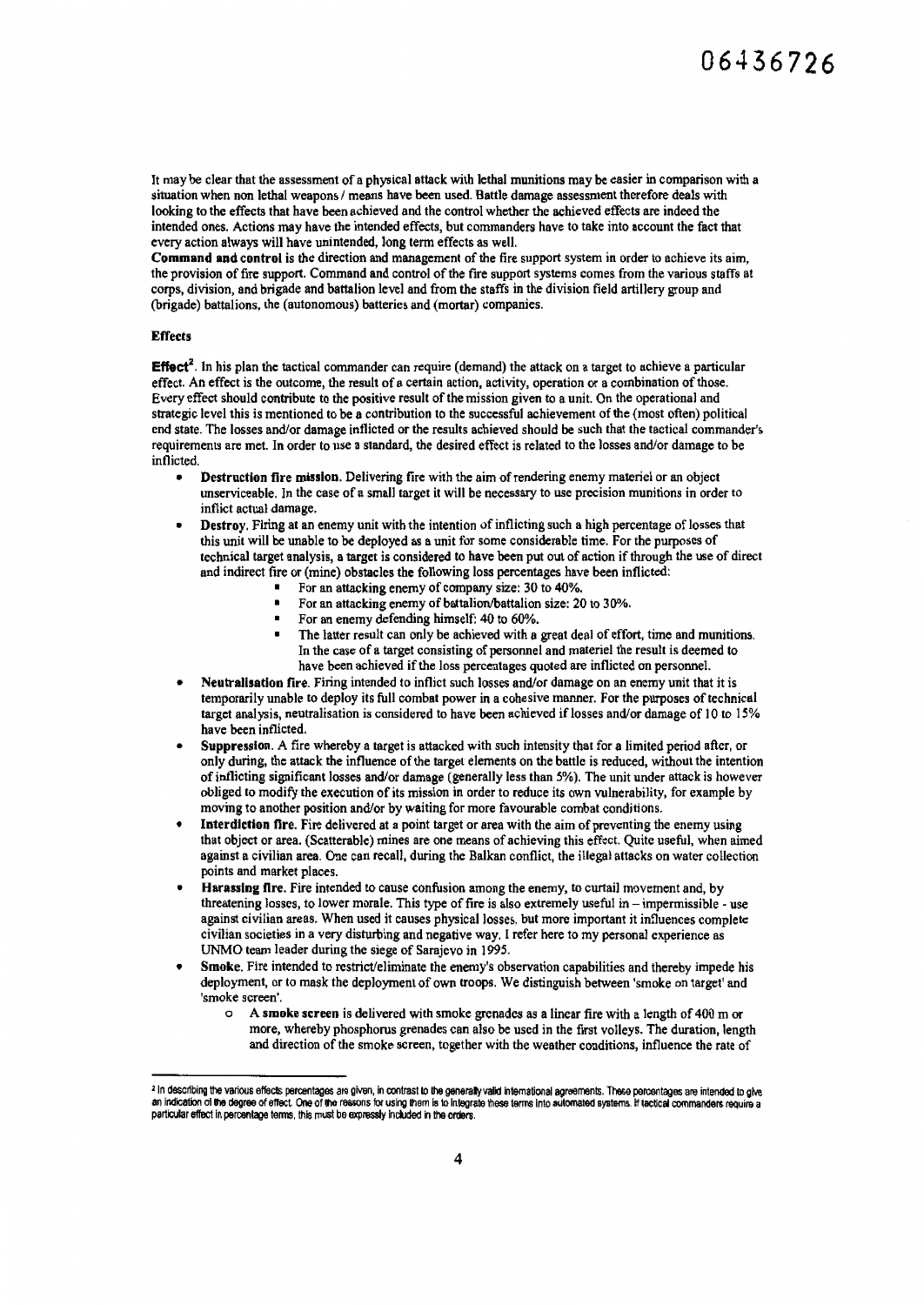fire, the quantity of mwiitions required and the number of fire units needed. The effect of the smoke screen means that coordination with adjacent units is essential. Given the large quantity of munitions generally required and the need for coordination a smoke screen must be requested in good time.

tina.<br>Album

- *o* Smoke on taraet is obstructing the view of observers or smaller targets using smoke grenades or phosphorus. This method requires less ammunition and does not need to be planned in advance.
- Mark (marking fire). A single shot or a volley of shots fired using (coloured) smoke, phosphorus or light to indicate a target or to act as a starting point for a Forward Observer/spotter/Forward Air Controllers to indicate a target for a ship (NGS)/combat aircraft. The marking shot can also be delivered as one of the shots in the last volley of a firing in the vicinity of the target.

- .,- ----- <sup>~</sup> t - -.. .....

- Blinding (Smoke on target to blind optical/optronic systems) is usually delivered as surface fire by one fire unit: it requires no specific preparations and preferably should use phosphorus, if possible in combination with 'over-adjusted' flares.
- Illumination fire. Fire intended to illuminate part of the battlefield with flares. Depending on the light intensity the functioning of image intensification equipment or thennal imagers can be improved or restricted.
- For suppression, interdiction, harassing or illumination fire or a smoke screen the tactical commander should indicate the time period.
- Recent developments show "new" effects, which are required to be achieved, also by indirect fire systems and the fire support system. These effects can be described as effects to be achieved on the mental component of the opponent and include for example: warn, show of force, indicate, cover, protect, secure etc. These effects also have their influence on civilian populations in an operational area. Every lethal or non lethal round or projectile fired, sends a message, not only to the opponent, but to all actors in the theatre.

#### FIELD ARTILLERY SUPPORT

Maximum combat power is achieved by synchronising fire power and manoeuvre. A great deal of fire power is provided by fire support. In land operations a major part is delivered by mortars and field artillery. Field artillery assets include target acquisition equipment, guns and missile systems. Because of the great range and accuracy of the weapon systems and the extensive ammunition package and the lethal and non-lethal effects produced, the field artillery is ideally suited for supporting close operations, a major part of deep operations and rear operations, within the operational framework of any operation in any given campaign, ranging from major combat to peace support. Artillery assets are also very suited for shaping a situation in any circumstance. The delivery of sufficient field artillery fire in any operation is ensured by an effective command and control system linked to all operational and tactical levels. And, as already stated above, the provision of fire support allows field artillery units to make a significant contribution to not only operations within a major combat scenario, but also in campaign themes such as peace support, counter insurgency and limited intervention. They can be used to provide and move concentrations of fire rapidly in the area of responsibility, without the need to move the fire units. The introduction of tenninally guided and autonomous munitions will further increase the anti-armour capability and the effectiveness of artillery fire.

Mission of the field artillery. The destruction, neutralisation or suppression of the enemy, using indirect fire from gun and/or missile systems as an integrated element of the fire support system, synchronised with the combined operations of manoeuvre units. In recent years this mission has added more elements, such as the use of lethal means to achieve non lethal effects. But, in relation to this expert report, artillery assets may have been used to support military operations, that in fact where aimed against civilian targets. Artillery weapon system, especially the calibres of 152, 155 and 203 are perfect systems to be used against larger areas, such as urban areas. The damage they can cause is significant, as well against soft targets, but also against certain hard targets (bigger building blocks). They may not be accurate enough to combat a command post in the middle of a city, but they are very lethal against personnel, buildings, un-armoured an lightly armoured vehicles. This in combination with the fact that effects can be achieved in a large area within a very short time frame, under all weather conditions and on every moment of the day, makes these systems ideal for a new application of an already existing effect: delivering harassing fires.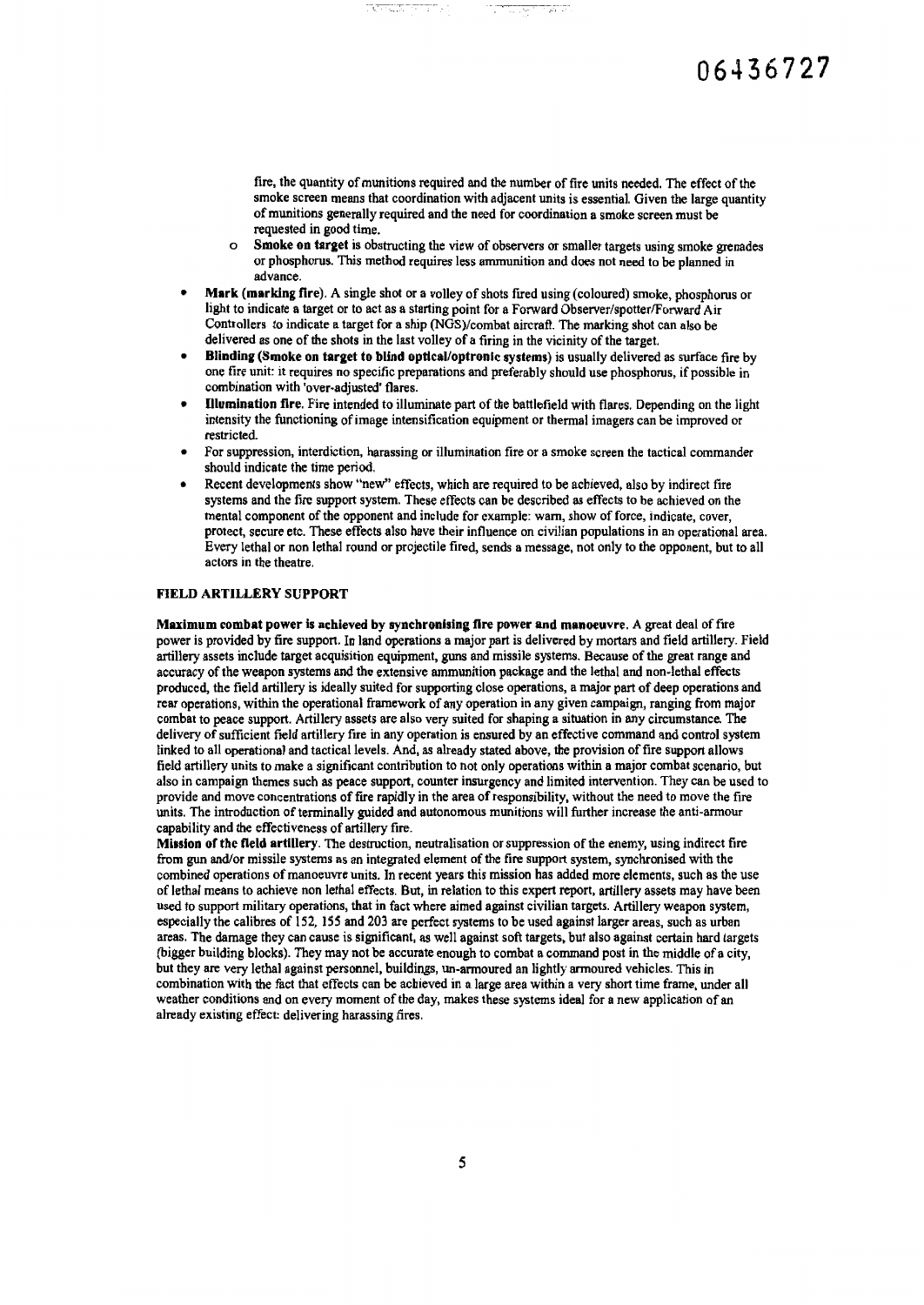As the most Important component of fire power held by the tactical commander, the field artillery increases the combat and manoeuvre<sup>3</sup> power of friendly manoeuvre units by performing the four functional tasks as described in answering question nr I.

Field artillery is, in principle, an offensive and lethal fire support asset and therefore especially suitable for deployment in conflicts with a high level of intensity. However, in operations that are planned and executed within other campaign themes, such as counterinsurgency and peace support and where the planning and expectations foresee a low/medium level of intensity, the following considerations relating to the deployment of field artillery should also be taken into account. First of all the required or desired 'escalation dominance' should be analysed. The question is whether sufficient fire power (dominance) should be held in reserve, so as not to be left powerless in the event of an escalation in the conflict. Field artillery can also be deployed in order to protect friendly units (Force Protection) in almost every conceivable operational task. In addition, the use of field artillery support (from being present - 'showing the flag', the demonstration of positions and firing exercises and the firing of warning shots - up to and including full deployment) should be set against the desired military objective. In any deployment the possible collateral damage to infrastructure and direct and indirect effects on non-combatants and the outcome of the complete (political) situation should be taken into account.

#### Functions and tasks of the field artillery system

The field artillery system is a system characterised by round the clock uninterrupted support, which, under virtually all weather conditions, is able to detect targets spread over the breadth and the depth of a large area and, which, shortly after detecting these targets can strike at them with (concentrated) fire from dispersed positions. Principal functions of the field artillery system. In order to fulfil the mission assigned to the field artillery, it distinguishes a number of principal functions. These are:

- target selection, acquisition and analysis;
- field artillery support planning and coordination;
- targeting and target evaluation;
- Command and control.

In addition to the principal functions the field artillery system also has a number of additional and subfunctions:

- establishing and maintaining fire support communications and liaison;
- collecting and disseminating intelligence on matters such as enemy and friendly activities;
- collecting and disseminating meteorological and geographical data;
- providing battlefield illumination and marking shots with (coloured) smoke;
- Providing logistic support (including ammunition re-supply).

The field artillery system assets can be divided into five groups:

- target information evaluation and target acquisition systems;
- weapon systems (gun and missile systems);
- ammunition (shells and missiles);
- ammunition supply systems;
- Command, control and information systems (including fire control and fire direction systems) ..

Possibilities and limitations of the field artillery. The use and deployment of field artillery must take account of a number of aspects:

- both centralised and decentralised battle command are possible:
- provided the required communications assets are available, the field artillery is very flexible;
- fire support can be ensured without interruption, with a very short reaction time and in virtually all visibility and meteorological conditions;
- the main point of effort can be rapidly adjusted to (changes in) the combat situation;
- both area targets and point targets can be engaged (in some cases using precision munitions);
- provided target acquisition is ensured, the field artillery can deliver fire under all weather and terrain conditions;
- Active target acquisition systems can be detected and jammed/destroyed. Passive target acquisition systems, however, are much more difficult to detect and combat;
- the characteristics of firing field artillery make it detectable by enemy target acquisition systems, which necessitates dispersed deployment and, depending on the enemy's capabilities, changes of position (mini moves and shoot and scoot);

 $3$  The word manoeuvre should not only be related to infantry and tank units. Manoeuvre has a broad meaning and includes every physical and mental movement that can be made to gain a better position than all other actors in the operational area. This is therefore not limited to enemies or opponents alone. There are many players in an operational area that can influence the outcome of the military activities and therefore the end state to be achieved.